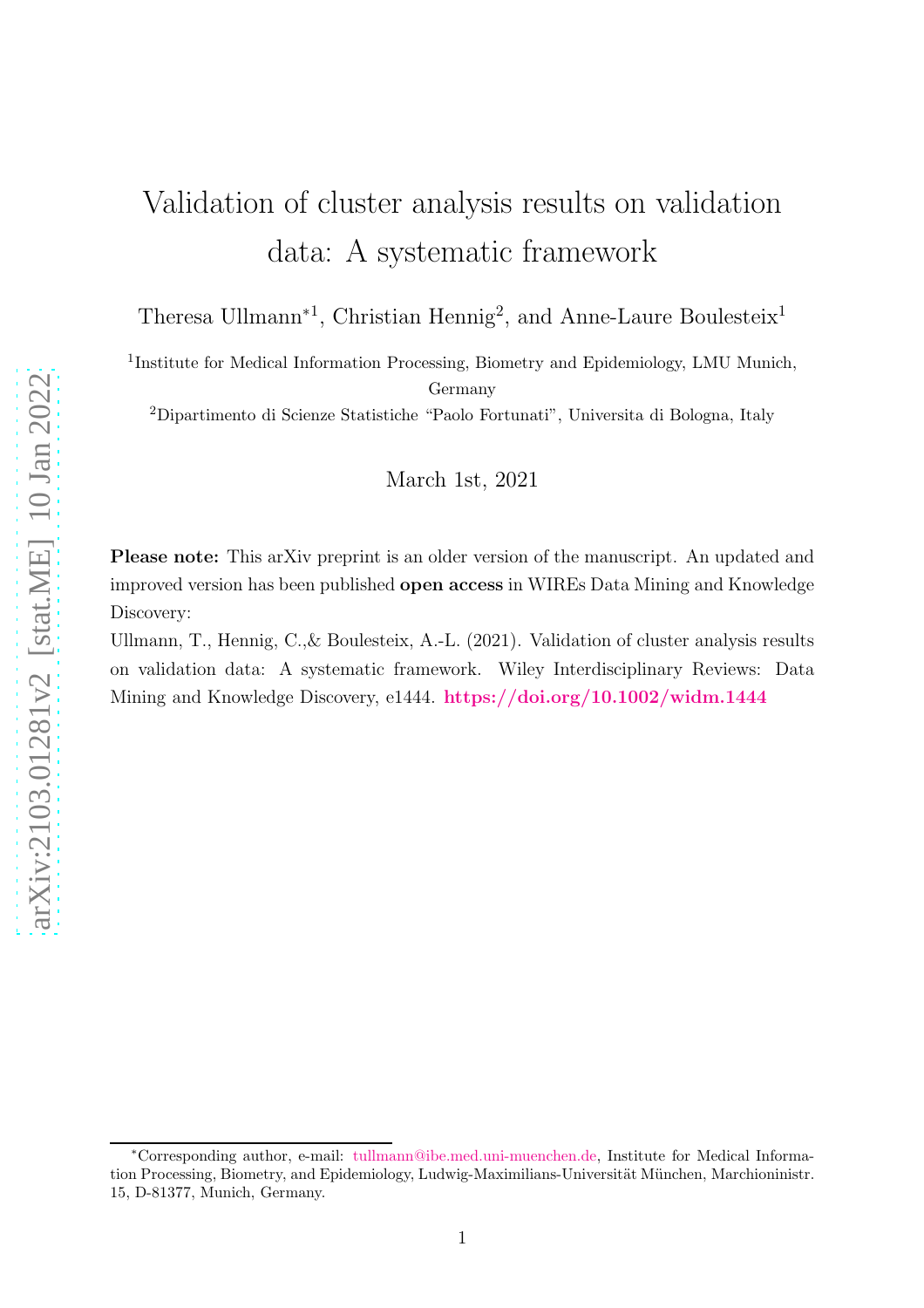## Abstract

Cluster analysis refers to a wide range of data analytic techniques for class discovery and is popular in many application fields. To judge the quality of a clustering result, different cluster validation procedures have been proposed in the literature. While there is extensive work on classical validation techniques, such as internal and external validation, less attention has been given to validating and replicating a clustering result using a validation dataset. Such a dataset may be part of the original dataset, which is separated before analysis begins, or it could be an independently collected dataset. We present a systematic structured framework for validating clustering results on validation data that includes most existing validation approaches. In particular, we review classical validation techniques such as internal and external validation, stability analysis, hypothesis testing, and visual validation, and show how they can be interpreted in terms of our framework. We precisely define and formalise different types of validation of clustering results on a validation dataset and explain how each type can be implemented in practice. Furthermore, we give examples of how clustering studies from the applied literature that used a validation dataset can be classified into the framework.

### <span id="page-1-0"></span>1 Introduction

Cluster analysis refers to data analytic techniques for class discovery. It is popular in a range of fields, for example, medicine, biology, market research, social science, and data compression. However, when conducting cluster analysis, researchers are confronted with an overwhelming number of existing methods. They must preprocess the data, choose a clustering algorithm, and set parameters, such as the number of clusters (Van Mechelen et al., [2018](#page-31-0)). It is often unclear a priori which choice should be made for the analysis, and even once a choice is made, it may remain unclear how good the quality of the resulting clustering is.

These problems have prompted the development of so-called *cluster validation* techniques, see Handl et al. [\(2005](#page-28-0)) and Hennig [\(2015a\)](#page-28-1) for overviews. The literature mainly distinguishes between internal validation (where the clustering is evaluated based on internal properties, such as compactness and separateness of the clusters) and external validation (where the clustering is evaluated by comparing the clusters with respect to one or more variables not used for clustering, e.g., a survival time or a true class membership). Less attention has been given to the validation and replication of clustering results on a *validation dataset*, for which we introduce a systematic framework. A validation dataset could be part of the original dataset, set apart before the start of the analysis, or it could be a separate dataset, obtained, for example, from a different study centre.

In the present paper, we precisely define and formalise the concepts of validation and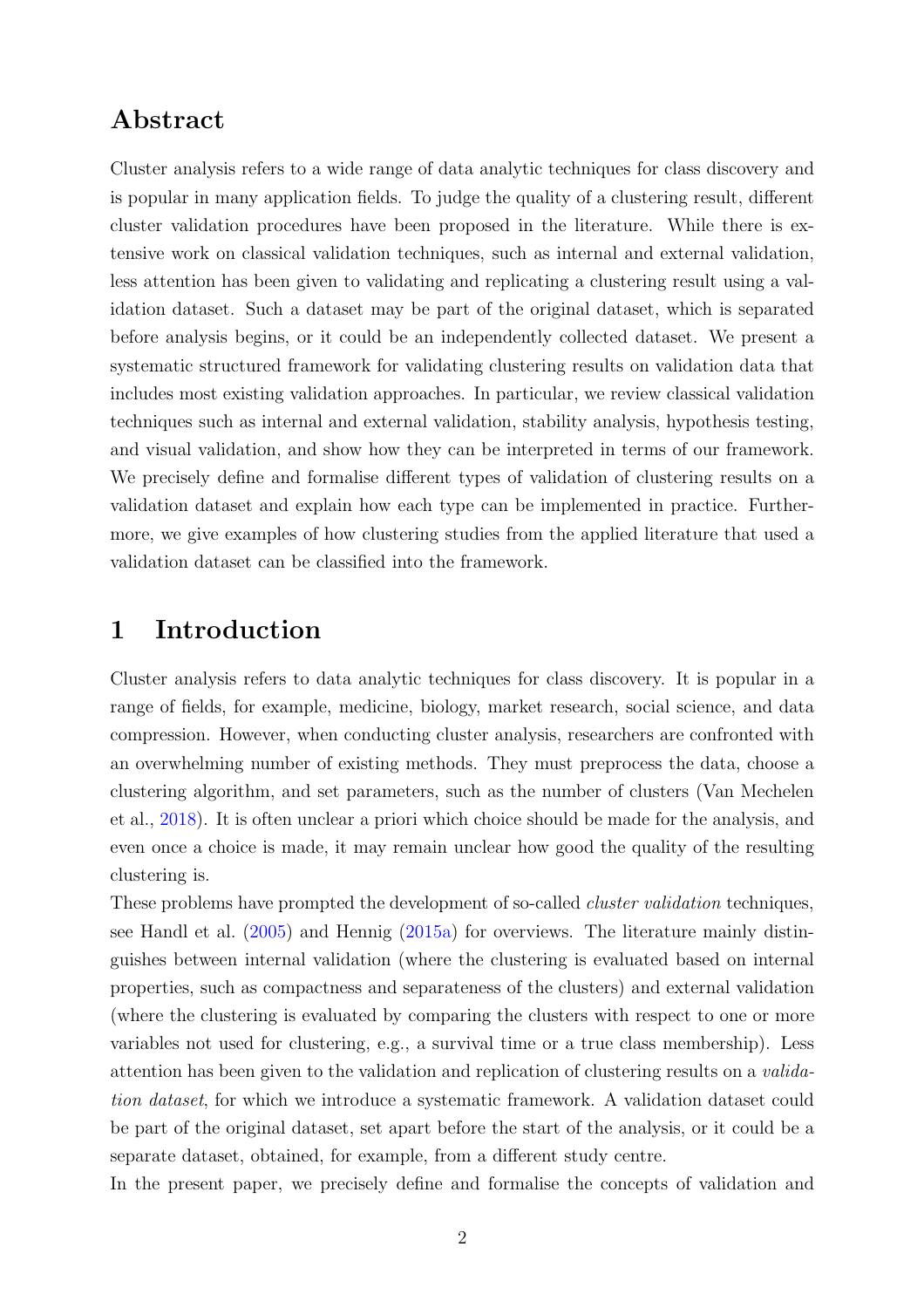replication on a validation dataset in different variants. We also discuss which aspects of the clustering process these terms refer to, which clustering properties can be validated, and how this can be implemented in practice. Moreover, we interpret various validationrelated approaches proposed in the literature within our framework, which helps with the understanding of their potential uses, as well as advantages and limitations over alternative approaches.

The idea of validating a clustering on another dataset is not new and has appeared in the methodological literature decades ago (Breckenridge, [1989](#page-26-0); McIntyre and Blashfield, [1980](#page-29-0)). In applied literature involving cluster analysis, it is not uncommon for authors to validate their clustering results on new data, be it with the procedure of McIntyre and Blashfield [\(1980\)](#page-29-0) or another method. To the best of our knowledge, these approaches have never been systematically structured and evaluated. This contrasts with the abundant methodological literature devoted to validation in the context of *supervised* classification (or more generally, supervised learning): the validation of such models on validation data is routinely performed and well-understood. This contrast may be partly due to the fact that cluster analysis—as opposed to supervised classification—is often viewed as "exploratory research". The validation of clustering results is rightly considered to be less straightforward than the validation of a prediction model because "true labels" are unknown (Von Luxburg et al., [2012\)](#page-31-1). Indeed, it is difficult to define exactly what is meant by validating a clustering on validation data. Answering this question is the key aspect of our framework.

There are multiple reasons why we consider a framework for validation and replication of clustering results on a validation dataset to be useful. Researchers usually want their results to be as generalisable as possible. This means that interesting properties of a clustering result would hold not only for a single specific dataset, but would also reappear when clustering validation data that is sampled from the same, or even different distributions. A validation framework may also enable researchers to evaluate clustering results reported by other research teams. The confirmation of results on validation data is a vital part of research in general, and it has received considerable attention in recent years due to the so-called "replication crisis" (Hutson, [2018\)](#page-29-1).

Notably, the validation of clustering results on a validation dataset may also allow detection of "overoptimism" due to "overfitting" effects: When researchers try different clustering algorithms or parameters during the analysis, they can use classical internal and external validation methods to choose a single clustering out of these. However, the more clustering methods tried, the more likely it is that one of them yields a satisfying result by chance—where the definition of the term "satisfying" depends on the context and on the researcher's subjective appraisal. Consequently, the reported results may be overoptimistic in the sense of reliability, similarly to the results of multiple tests if no adjustment is performed. While these mechanisms are well-understood in the context of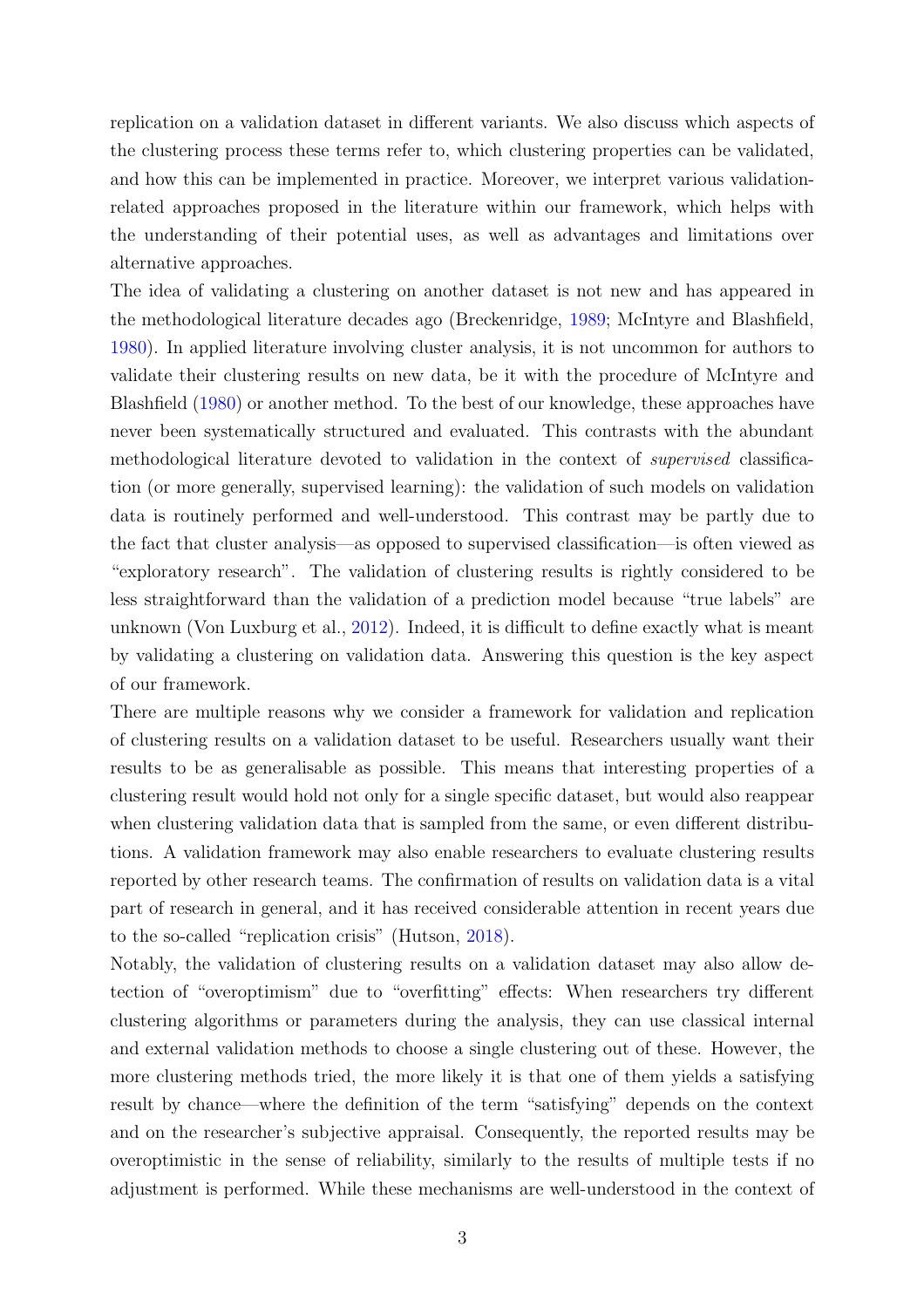multiple testing, this is less so in the context of clustering. Repeating the same cluster analysis on another dataset may be a sensible approach to ensure that seemingly satisfactory results are not (solely) the product of such overfitting effects.

<span id="page-3-1"></span>Our framework is based on the following two-step cluster analysis procedure (see also Fig. [1\)](#page-3-0):

- 1. The primary cluster analysis and method selection step: Using the original dataset or a part of it (in the following called "discovery data"), select a *single* clustering method (where the "method" includes not only the choice of clustering algorithm, but also parameters such as the number of clusters and diverse pre/postprocessing steps), for example, via its performance with respect to internal/external validation indices.
- <span id="page-3-0"></span>2. The validation step: Validate important aspects of the clustering resulting from this method on another dataset or the rest of the original dataset (in the following denoted by "validation data"). The validation data must be completely hidden from the method selection process of Step [1](#page-3-1) – analogously to the evaluation of supervised classifiers, where the selected model (including the chosen parameters) must be finally evaluated using validation data that was *not* used in any way for parameter tuning or model selection (Boulesteix et al., [2008;](#page-26-1) Simon et al., [2003](#page-30-0)).



Figure 1: Two-step procedure for validating clustering results.

The "important aspects" of the clustering that should be checked in Step [2](#page-3-0) usually depend on the research question and the field of application. Consider the example of clustering patients with a certain disease (e.g., breast cancer or glioblastoma), based on expression levels of disease-related genes, for the purpose of finding subtypes of that disease (see for example Sørlie et al. [\(2003](#page-30-1)) and Verhaak et al. [\(2010](#page-31-2))). In this context, the following properties might be relevant aspects of the clustering:

- Suppose that Step [1](#page-3-1) has resulted in two clusters. One cluster is much larger than the other, with about 80% percent of the patients in this cluster. We might be interested in whether this pattern of one large cluster and one smaller cluster can be replicated in Step [2.](#page-3-0)
- Assume we have found that the clustering chosen in Step [1](#page-3-1) is related to survival time, i.e., the patients' survival times differ depending on which cluster they belong to. Can this finding be replicated in Step [2](#page-3-0) for patients in the validation data?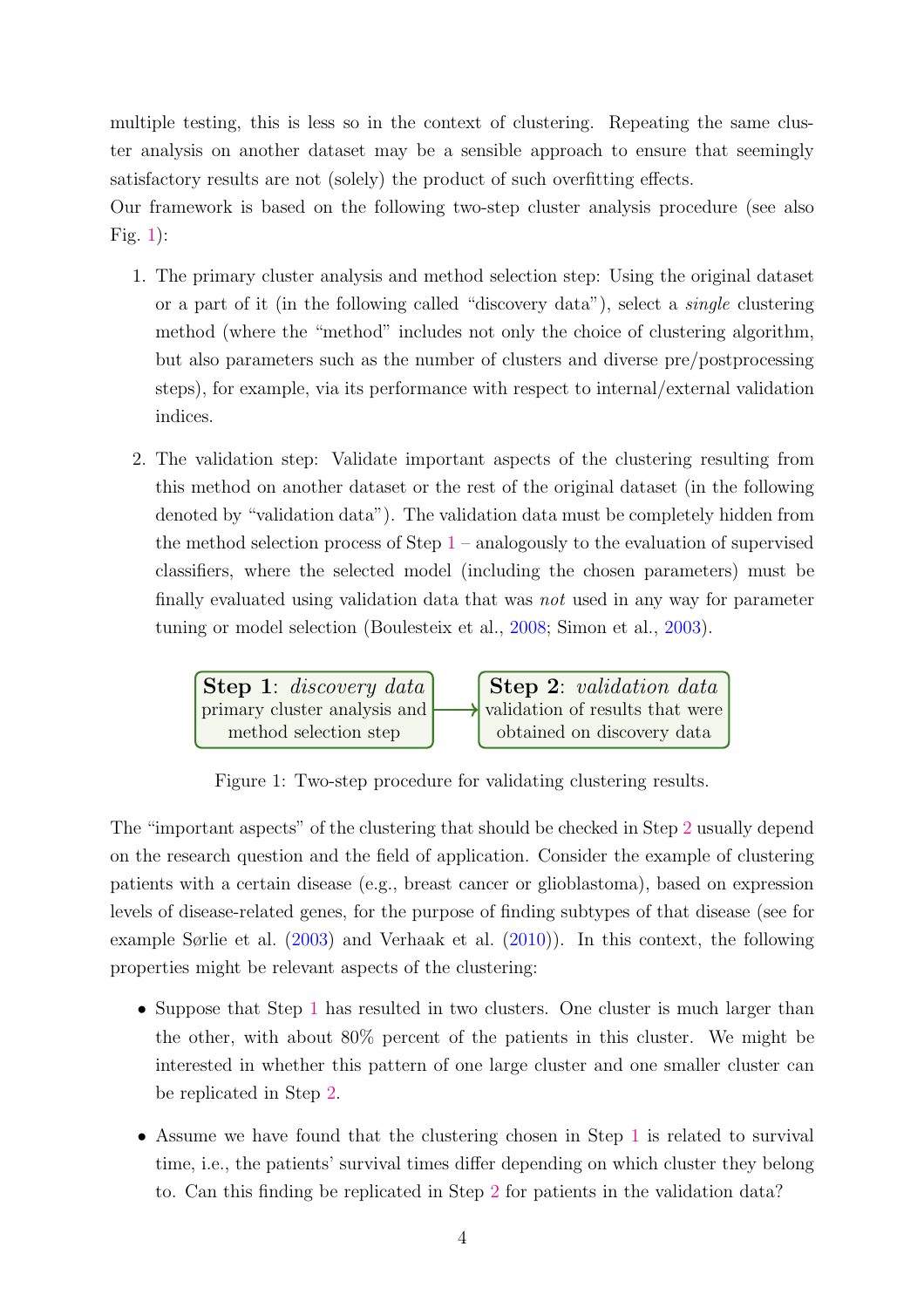In the literature, the term "cluster validation" is sometimes used to refer to the use of validation techniques as a tool to compare different clusterings and select the most appropriate. This use of terminology would place validation within Step [1.](#page-3-1) In our framework, clusterings that were selected in this way are still to be validated in the sense of Step [2.](#page-3-0) There is some work on the so-called *benchmarking* of clustering methods (Van Mechelen et al., [2018](#page-31-0); Zimmermann, [2020\)](#page-31-3). This is different from our approach. A benchmarking study is a systematic comparison of different clustering *methods* on a class of data distributions or datasets. In contrast, our two-step validation framework is not intended to provide general guidance on the quality of clustering methods, but to be directly used by a researcher performing clustering within a specific application, regardless of the choice of the clustering method.

This paper is structured as follows: In Section [2](#page-4-0) we give an overview of the different uses of the term "validation" and perspectives on validity found in the clustering literature. We discuss concepts related to our framework, such as stability analysis. We then present our validation framework in detail in Section [3](#page-13-0) and demonstrate in an exemplary manner how clustering studies from the applied literature can be sorted into the framework. Section [4](#page-23-0) contains a final discussion.

# <span id="page-4-0"></span>2 Different perspectives on "validity" in cluster analysis

In order to explain what "validation" of a clustering result on validation data means and how it relates to methods commonly denoted as "cluster validation" in the literature, we first discuss the concept of "cluster validity". Most importantly, it can refer to a clustering *method*, or to a clustering *result* on a specific dataset, and this distinction has implications for how validation should be done.

By reviewing the literature, we identified five approaches that address the validity of a clustering method or clustering result: 1) the comparison of "true" cluster labels with inferred clusters, 2) internal and external validity indices, 3) stability analyses, 4) hypothesis tests assessing the presence of a cluster structure, and 5) visual validation. These five approaches are briefly reviewed in the following subsections.

## <span id="page-4-1"></span>2.1 Recovery of "true" clusters and analogies to the validity of supervised classification models

In this perspective, a clustering of a dataset is "valid" if it corresponds to the "true" cluster structure in the data. Correspondingly, a clustering method is called "valid" if it can recover the "true" clusters in the data (Breckenridge, [1989](#page-26-0); Milligan and Cooper,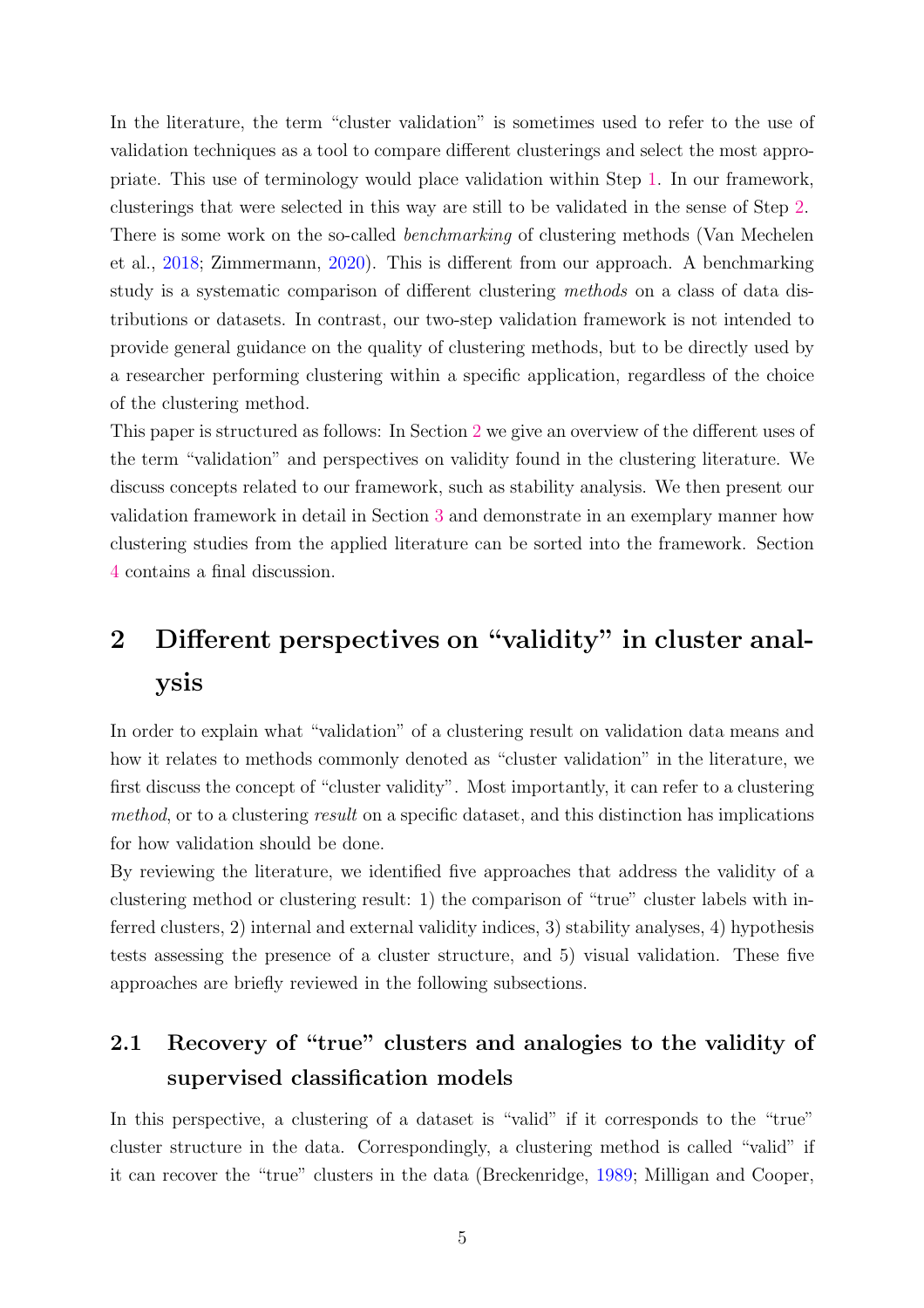[1987](#page-29-2)). A related view is presented in the paper of Dougherty et al. [\(2007\)](#page-27-0), which shows a connection to the term "validity" in the context of supervised classification. For supervised classification models, the validation of a classifier relates to estimating the *prediction error* on a test set, i.e., how well the classifier can predict the known "true" labels of the instances in the test set. Dougherty et al. [\(2007\)](#page-27-0) demonstrate that this approach can be transferred to cluster analysis. One can draw an analogy between classifiers and cluster operators (a cluster operator is a function that maps a set of data points to a partition of the points). The validity of a cluster operator with respect to a data distribution  $\Psi$  may be determined by estimating the clustering error that quantifies how well the operator predicts the "true" cluster labels of data sampled from Ψ.

However, estimating the prediction error of the cluster operator requires datasets with *known* cluster labels. The idea of Dougherty et al. [\(2007](#page-27-0)) thus mainly makes sense in the context of benchmark studies comparing clustering methods using simulated data with known "true" cluster labels. The ability of the methods to recover the true clusters may then be used as a performance criterion. Yet, in practice cluster analysis is usually applied to real datasets for which the "true" cluster labels of the data points are unknown. Note that even in the rare case of a cluster analysis performed on a dataset with given "true" cluster labels, these may not be unique, and there might be other equally legitimate cluster structures in the data, which can be even more interesting and useful as a result of the analysis than the one previously known (see Färber et al., [2010](#page-27-1); Hennig, [2015b](#page-28-2)). In summary, when validating a clustering on validation data, we cannot directly mimic the validation step used in supervised classification. We must therefore look for other options to evaluate a clustering result or a clustering method on new data.

#### <span id="page-5-0"></span>2.2 Internal and external validation

In the absence of "true" cluster labels, assessing "cluster validity" often uses so-called internal indices or external information—leading to the terms "internal validation" and "external validation", respectively.

• Internal validation uses only the data that was used for clustering. Typically, internal validation consists of calculating an index that is supposed to measure how well the clustering fits the data (Halkidi et al., [2015\)](#page-28-3). Such indices often exploit the proximity structure of the data, e.g., by measuring the homogeneity and/or the separation of the clusters. Many indices are "composite" in the sense that they evaluate the overall quality of the clustering by taking multiple internal properties (often both homogeneity and separation) into account. Examples are the Average Silhouette Width index (Kaufman and Rousseeuw, [2009](#page-29-3)) and the Calintski-Harabasz index (Calinski and Harabasz,  $1974$ ). These indices combine measurements of the homogeneity and the separation of a clustering into a single value, in order to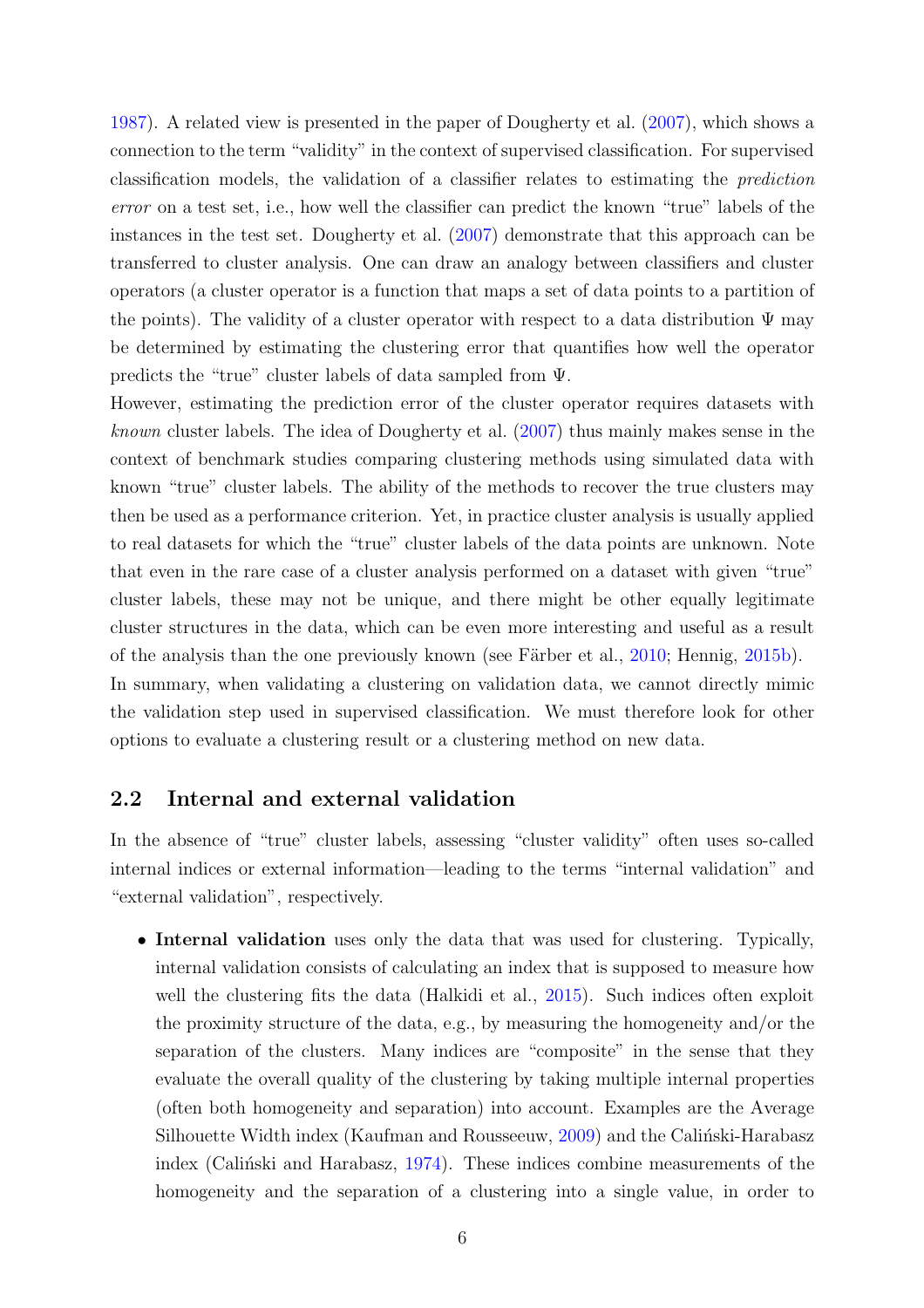balance a small within-cluster heterogeneity and a large between-clusters heterogeneity. There are also indices that measure only isolated aspects of a clustering (e.g., only the homogeneity or only the separation of the clusters), see Akhanli and Hennig [\(2020\)](#page-26-2). Acknowledging that different aspects of clustering quality may be of varying importance in different applications, Akhanli and Hennig [\(2020](#page-26-2)) recently introduced a method to aggregate indices measuring isolated aspects of a clustering into a composite index which is tailored to the specific clustering aim of the researcher.

• External validation makes use of additional (external) information that was *not* used for clustering. For example, when clustering a cancer gene expression dataset, one may use the survival time of patients to determine whether the clustering of patients based on gene expression can predict survival. The term "external validation" also encompasses the recovery of previously known "true labels" as presented in Section [2.1:](#page-4-1) If a certain partition of the data is indeed previously known, then it can be compared to the calculated clustering, e.g., with the Adjusted Rand Index (ARI) (Hubert and Arabie, [1985](#page-28-4); Rand, [1971\)](#page-30-2) or the FM index by Fowlkes and Mallows [\(1983\)](#page-27-3). See Meila [\(2015\)](#page-29-4) and Albatineh et al. [\(2006\)](#page-26-3) for overviews of partition similarity indices.

Internal and external validation indices are very popular and can appear in our validation framework in Step [1](#page-3-1) (for method selection) as well as in Step [2](#page-3-0) (validation). In Step [1,](#page-3-1) internal and external validation indices can be used to compare multiple clusterings by calculating an internal/external validation index (or several indices) for each clustering using the discovery data. One can then choose the best clustering approach, i.e., the approach that performs best with respect to the indices. This process is sometimes called *relative validation* (Halkidi et al., [2015;](#page-28-3) Jain and Dubes, [1988\)](#page-29-5). In the validation Step [2,](#page-3-0) internal or external validation may be performed to assess whether similar internal or external index values are achieved using the validation data as previously obtained using the discovery data (see Section [3\)](#page-13-0).

When using internal validation for method selection in Step [1,](#page-3-1) it may be advisable to use a composite index that balances multiple internal properties. For example, when the choice of method includes the number of clusters, then an index measuring *only* the homogeneity of the clusters will tend towards choosing a high number of clusters, while an index measuring *only* the separation of the clusters will tend towards choosing a low number of clusters. Usually, a compromise between such conflicting aims is desired. However, for the validation Step [2,](#page-3-0) one does not necessarily need composite indices: Comparing isolated aspects between the clusterings on the discovery and the validation data is appropriate for assessing in which exact internal properties the clusterings differ.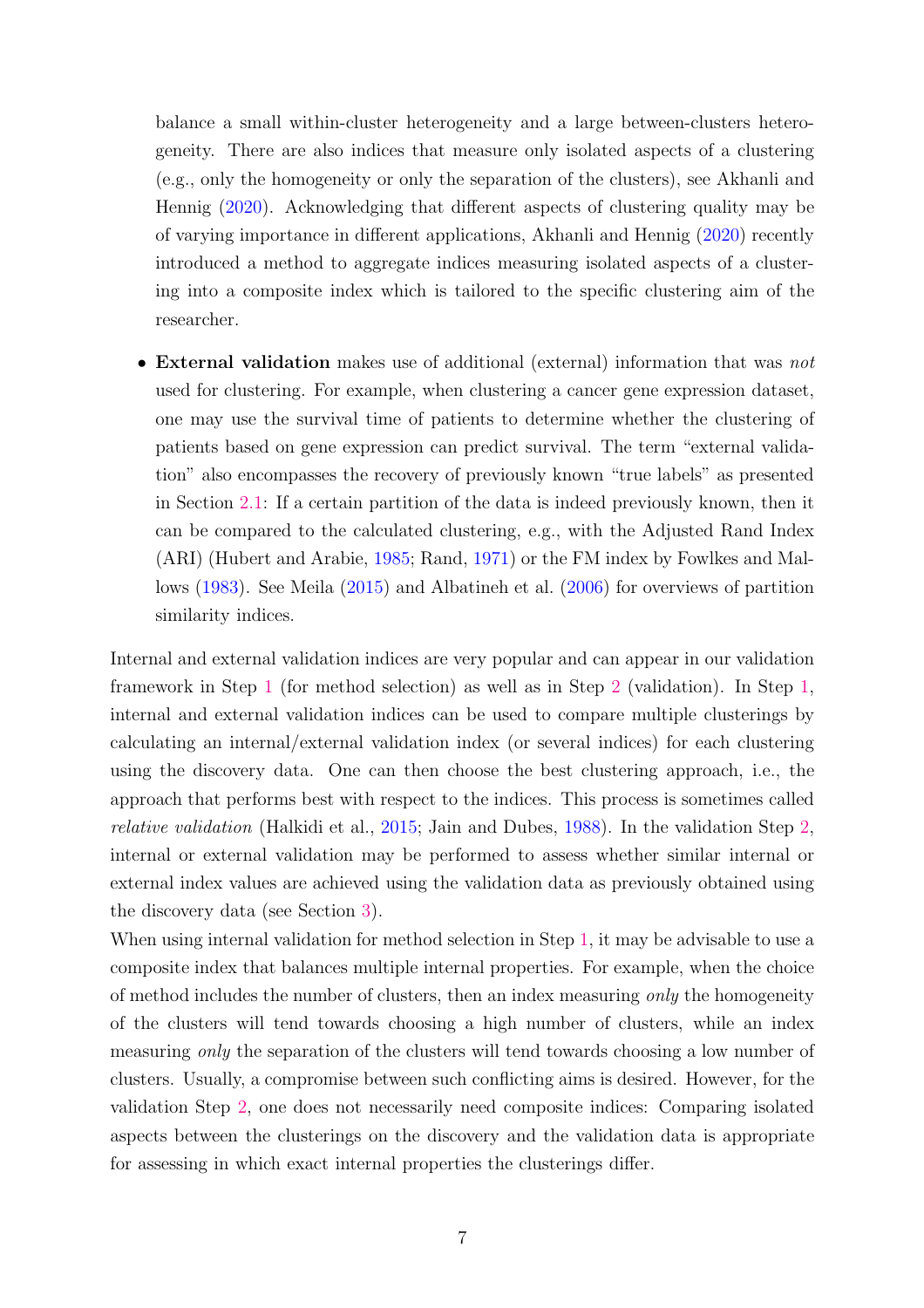#### <span id="page-7-0"></span>2.3 Stability

Many authors consider *stability* to be a crucial aspect of cluster validity. The idea of stability analysis is as follows: a good clustering method should yield similar partitions when applied to multiple datasets drawn from the same data distribution (Ben-David et al., [2006\)](#page-26-4). In this spirit, a specific clustering of a single real dataset may be considered as validated if the clusterings obtained from datasets generated from the same data distribution are similar. There are several methods of generating multiple datasets to emulate the data distribution of the dataset to be analysed, e.g., by drawing subsamples from the original dataset (Hennig, [2007](#page-28-5)).

In stability analysis, it is a crucial issue to define what is meant by "obtaining similar partitions on multiple datasets". This problem is handled differently by different authors. In this section we keep the discussion more general, and defer the concrete description of a stability procedure to Section [3.2,](#page-15-0) once important notation has been defined.

Stability analysis dates back to McIntyre and Blashfield [\(1980\)](#page-29-0), Morey et al. [\(1983\)](#page-30-3), and Breckenridge [\(1989\)](#page-26-0). At the time, this approach was also called "replication analysis" and referred to the replicability of a clustering result on a validation dataset. To generate the validation dataset, the original data is split into two halves (by splitting along the objects to be clustered). This is followed by assessing whether the clustering obtained on the first half can be replicated on the second half. The idea of splitting the data in such a way is the basis of our validation framework, and such stability analyses will indeed be a special case of the broader validation framework presented in Section [3.](#page-13-0)

In the decades that followed, however, the focus of stability analysis shifted away from this concept and more towards *method or model selection*. Like other validation techniques, stability analyses are used in Step [1](#page-3-1) as a basis for the selection of a suitable clustering method and its parameters, such as the number of clusters (Ben-Hur et al., [2002;](#page-26-5) Bertrand and Mufti, [2006;](#page-26-6) Dolnicar and Leisch, [2010;](#page-27-4) Dudoit and Fridlyand, [2002](#page-27-5); Fang and Wang, [2012](#page-27-6); Lange et al., [2004;](#page-29-6) Levine and Domany, [2001;](#page-29-7) Monti et al., [2003](#page-30-4); Tibshirani and Walther, [2005](#page-31-4); Wang, [2010\)](#page-31-5). In these approaches, stability analysis selects the clustering method that is most stable over multiple subsamples. The subsamples are drawn without replacement or in a cross-validation manner, or are bootstrap samples drawn with replacement from the data. For example, different numbers of clusters k can be considered in turn, and the  $k$  that leads to the most stable clustering, or the smallest  $k$  that exceeds a stability threshold, can be chosen.

When splitting the dataset multiple times to determine the stability of a clustering method or parameter, eventually information from the whole dataset enters the method selection process. In contrast, as already mentioned above, we argue for (additionally) putting aside a validation dataset that is only used *after* the method selection. Even if a clustering is chosen by stability analysis, it is *not* guaranteed that this clustering can be validated on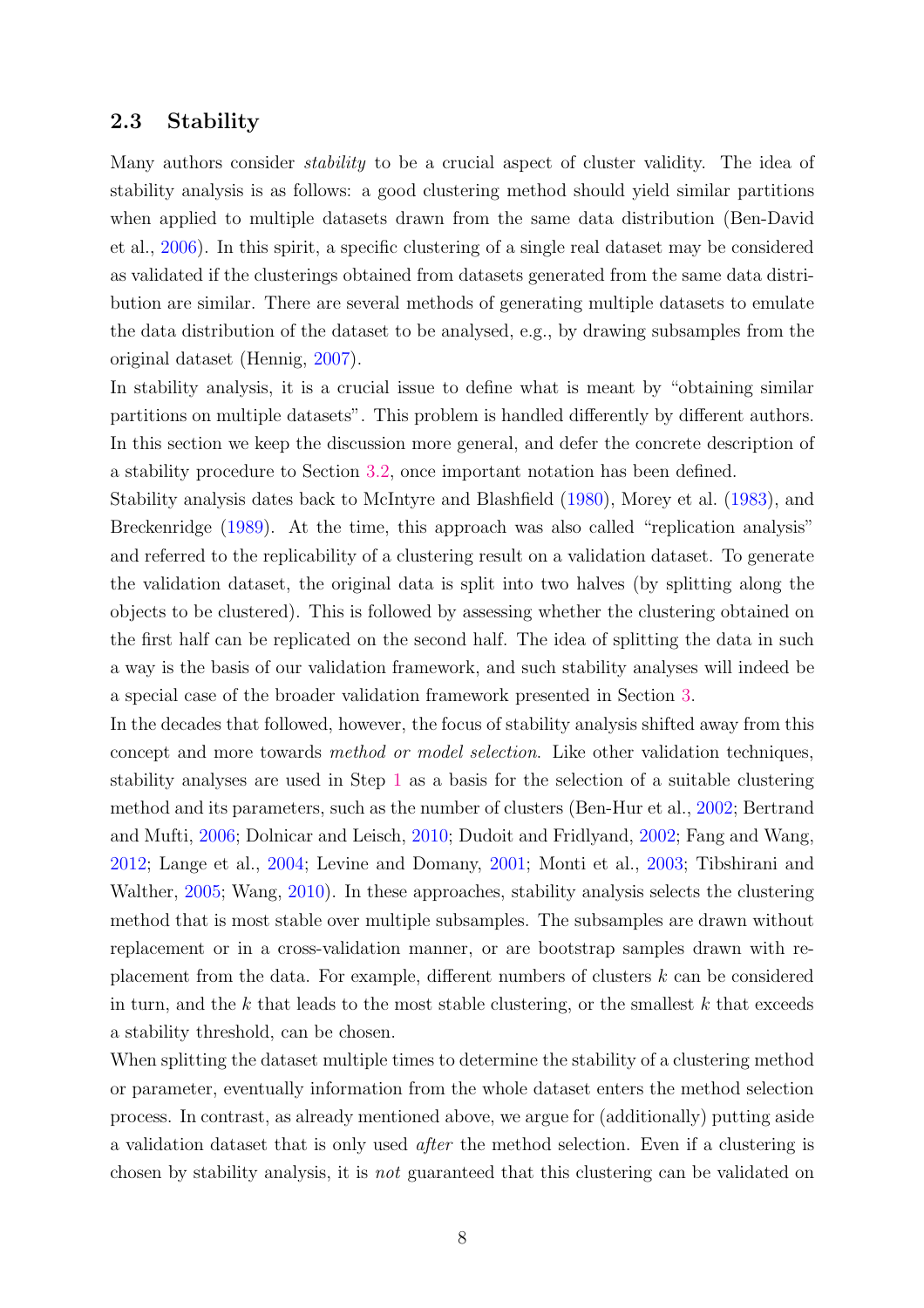a validation dataset. Using a validation dataset in this manner may be considered as a simple version of a nested resampling scheme: The inner resampling loop corresponds to the method selection via the stability procedure on the discovery set, and the decision is then evaluated on the outer loop (the validation dataset). In principle, it is conceivable (with potentially large computational effort) to perform multiple resamplings in the outer loop, i.e., to split the dataset multiple times into discovery and validation datasets. However, we will not pursue this further here.

As stability refers to finding similar clusterings on similar datasets, a key issue for stability measurement is how different clusterings on different datasets can be compared. Sometimes clusterings on subsamples are compared to clusterings on the whole dataset (e.g., Bertrand and Mufti, [2006;](#page-26-6) Dolnicar and Leisch, [2010](#page-27-4); Hennig, [2007](#page-28-5); Levine and Domany, [2001](#page-29-7)). This can be done using external validation indices such as the ARI (see Section [2.2\)](#page-5-0) on the subsample only. Some schemes require the comparison of clusterings on samples that may have small or no overlap, usually when one compares clusterings on different, often disjunct, subsamples of the original dataset (e.g., Dudoit and Fridlyand, [2002](#page-27-5); Fang and Wang, [2012;](#page-27-6) Lange et al., [2004;](#page-29-6) Tibshirani and Walther, [2005](#page-31-4); Wang, [2010](#page-31-5)). This requires a supervised classification step for classifying observations of one sample to the clusters of the other sample. This can also be required in our framework when comparing a clustering on the discovery data with a clustering on the validation data. Most of the original papers only mention assignment to the closest cluster mean, but this is not appropriate for all clustering methods, and alternatives are listed in Akhanli and Hennig [\(2020\)](#page-26-2).

How does stability relate to the other validation approaches discussed in Sections [2.1](#page-4-1) and [2.2?](#page-5-0) Stability is certainly not equal to "validity" in the sense of finding the "true" clusters – a clustering may be stable even though it does not correspond to the "true" cluster structure in case this exists, or even though the underlying data is homogeneous. This has been demonstrated extensively both theoretically (Ben-David et al., [2006;](#page-26-4) Von Luxburg, [2010](#page-31-6)), as well as empirically by using simulated data (Brun et al., [2007](#page-26-7); Krieger and Green, [1999](#page-29-8); Senbabaoğlu et al., [2014;](#page-30-5) Steinley and Brusco, [2011](#page-30-6)). The fact that assigning all observations into the same cluster will always be stable illustrates that although a good amount of stability may be a reasonable requirement for a valid clustering, optimising it may not lead to the "best" clustering.

Stability indices could be considered to be internal validation indices that are used for relative validation and method selection, see Section [2.2.](#page-5-0) For example, Handl et al. [\(2005\)](#page-28-0) classify stability indices under "internal measures", while noting their differences in comparison with "classical" internal validation indices (such as the Average Silhouette Width by Kaufman and Rousseeuw [\(2009](#page-29-3))). The latter are often based on proximityrelated properties such as compactness or separation, and do not require the repeated application of clustering algorithms.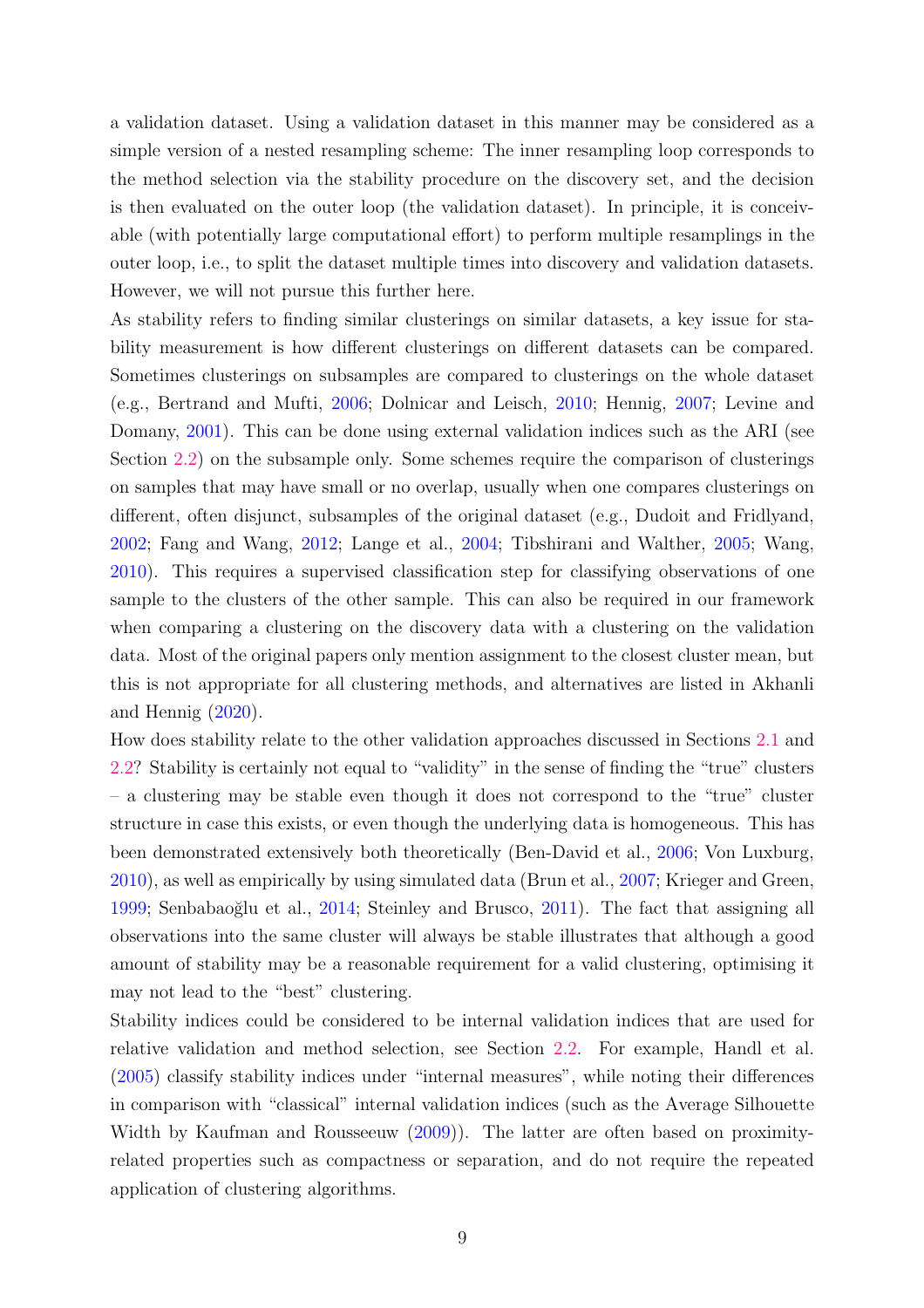Stability analysis can also be combined with classical internal validation indices by checking whether internal validation indices have similar values for multiple clusterings calculated on subsamples of the data (Jain and Moreau, [1987\)](#page-29-9). This idea will also be featured in our framework in Section [3.](#page-13-0)

#### <span id="page-9-2"></span>2.4 Null models and hypothesis testing

Sometimes the validity of a clustering is judged by whether or not it rejects the null hypothesis of a statistical test. For example, Dubes [\(1993](#page-27-7)) writes that a cluster structure is valid "if it cannot reasonably be assumed to have occurred by chance or to be an artifact of a clustering algorithm. Validation is accomplished by carefully applying statistical methods and testing hypotheses." Here the question arises of what exactly "by chance" means, or put differently: What is the null hypothesis in such a test?

Statistical tests can appear in external validation (Section [2.2\)](#page-5-0) when testing whether the clustering is associated with an external variable. For example, one may use a logrank test for testing whether a clustering of patients based on gene expression is associated with survival time. The null model is the usual null hypothesis of the respective test, i.e., the assumption of no association.

In another category of tests the null model consists of homogeneous data without inherent cluster structure (i.e., the null hypothesis is that the clustering result is actually obtained from a data distribution that models homogeneous, non-clustered data). Sometimes the random label null hypothesis is also used, where clustering results are evaluated with respect to what would be expected under "random" cluster label assignment. We will discuss tests based on the homogeneous data null hypothesis and the random label null hypothesis in the remainder of this section. More comprehensive overviews of the topic of hypothesis testing for cluster analysis can be found in Jain and Dubes [\(1988](#page-29-5)), Bock [\(1996\)](#page-26-8), Gordon [\(1998\)](#page-27-8), and Huang et al. [\(2015\)](#page-28-6).

#### <span id="page-9-1"></span>2.4.1 Null models based on homogeneous data distributions

Tests of homogeneous data null models address the following question: Is the clustering generated by the clustering method  $M$  from the given dataset  $D$  "better" than clusterings generated by the same method M on homogeneous datasets? The general procedure for such tests is as follows (cf. Huang et al., [2015\)](#page-28-6):

- <span id="page-9-0"></span>T1) Determine a null model  $H_0$  that formalises homogeneity.
- T2) Choose a statistic T that measures the quality of the clustering. This could, for example, be an internal index or stability index (see below). Apply the clustering method  $M$  to  $D$  and calculate  $T$  for this clustering, resulting in the value  $t$ .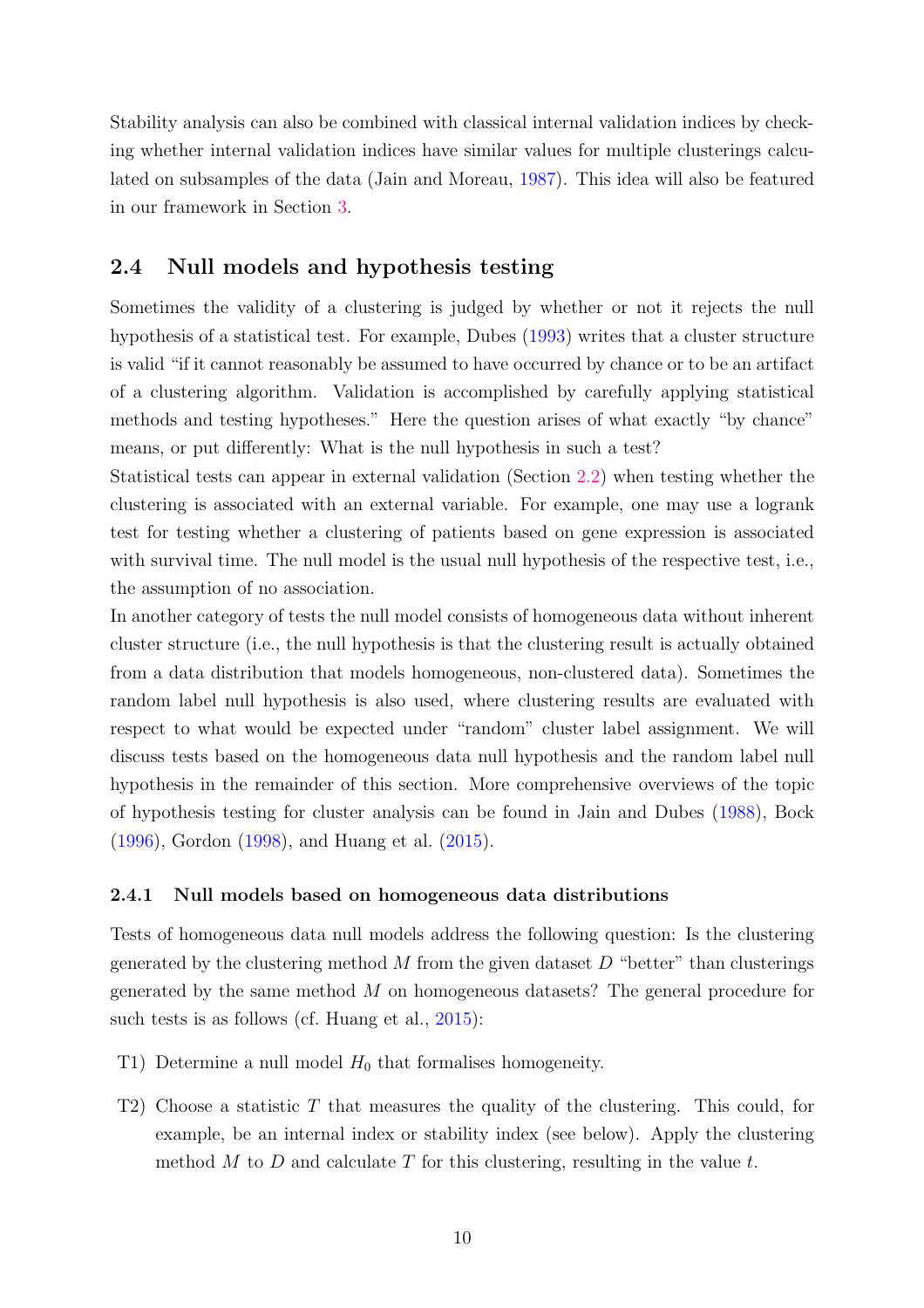- T3) Compute  $P_T$ , the distribution of T under  $H_0$ , usually by Monte Carlo simulations, i.e., by simulating M datasets from  $H_0$ . For each simulated dataset  $D_l^*$ ,  $l = 1, \ldots, M$ , apply the clustering method M to  $D_l^*$  and compute the value  $t_l^*$  $_{l}^{*}$  of T.
- <span id="page-10-0"></span>T4) Calculate a p-value for the given dataset D:

$$
\hat{p} = \frac{|\{l : t^*_l \ge t\}| + 1}{M + 1},
$$

assuming here that higher values of T indicate a stronger cluster structure.

The test statistic T often connects such tests to the indices discussed in Sections [2.2](#page-5-0) and [2.3.](#page-7-0) T can be chosen as an internal validation index to check whether the index value for the dataset  $D$  of interest is "significantly better" than index values expected for clusterings on homogeneous data (Dubes, [1993;](#page-27-7) Gordon, [1998](#page-27-8); Halkidi et al., [2002](#page-28-7); Hennig and Lin, [2015\)](#page-28-8). Alternatively, T may be chosen as a stability value, to evaluate whether the method M yields more stable results on the given data  $D$  than on homogeneous datasets (Bertrand and Mufti, [2006](#page-26-6); Dudoit and Fridlyand, [2002;](#page-27-5) Smith and Dubes, [1980\)](#page-30-7). This can be computationally intensive as the stability procedure (with multiple resamplings of the data) must be repeated for each simulated dataset  $D_l^*$ .

Sometimes the test procedure is also used for method selection, as in Step [1](#page-3-1) of our proposed two-step procedure, mostly for determining the number of clusters (see for example, Dudoit and Fridlyand, [2002](#page-27-5); Hennig and Lin, [2015;](#page-28-8) John et al., [2020;](#page-29-10) Tibshirani et al., [2001](#page-31-7)). In this case, the test has to be repeated for different numbers of clusters  $k$  in a certain range and the estimate for the correct number can be taken, e.g., as the k that yields the smallest p-value in  $T_4$ ). However, due to the multiple testing problem, such p-values should not be interpreted in terms of classical error probabilities.

Regarding the choice of the null model for homogeneous data in [T1\),](#page-9-0) there are several options. For example, the usual choices for Euclidean data are the uniform distribution on a suitable set or a (single) multivariate Gaussian distribution (Gordon, [1998](#page-27-8)). Yet, the class of conceivable null models can be quite large, and one may wish to incorporate more structure found in the dataset to be analysed into the null model. Otherwise, there is a danger to reject the null model not because of the existence of a meaningful clustering, but rather because the null model was unrealistic for other reasons such as a non-modelled dependence structure of the observations, see Hennig and Lin [\(2015\)](#page-28-8).

Ultimately, homogeneity tests are only reasonable to apply when the researcher actually requires the dataset to have a non-homogeneous structure. In some applications this is not the case. For example, in market segmentation the researcher may be quite content with clusters that are homogeneous, but not notably separated (Dolnicar and Leisch, [2010](#page-27-4); Hennig, [2015b](#page-28-2)). A dataset used for this purpose may not reject the null hypothesis of a homogeneity test, but a clustering of this dataset can still be useful for the application at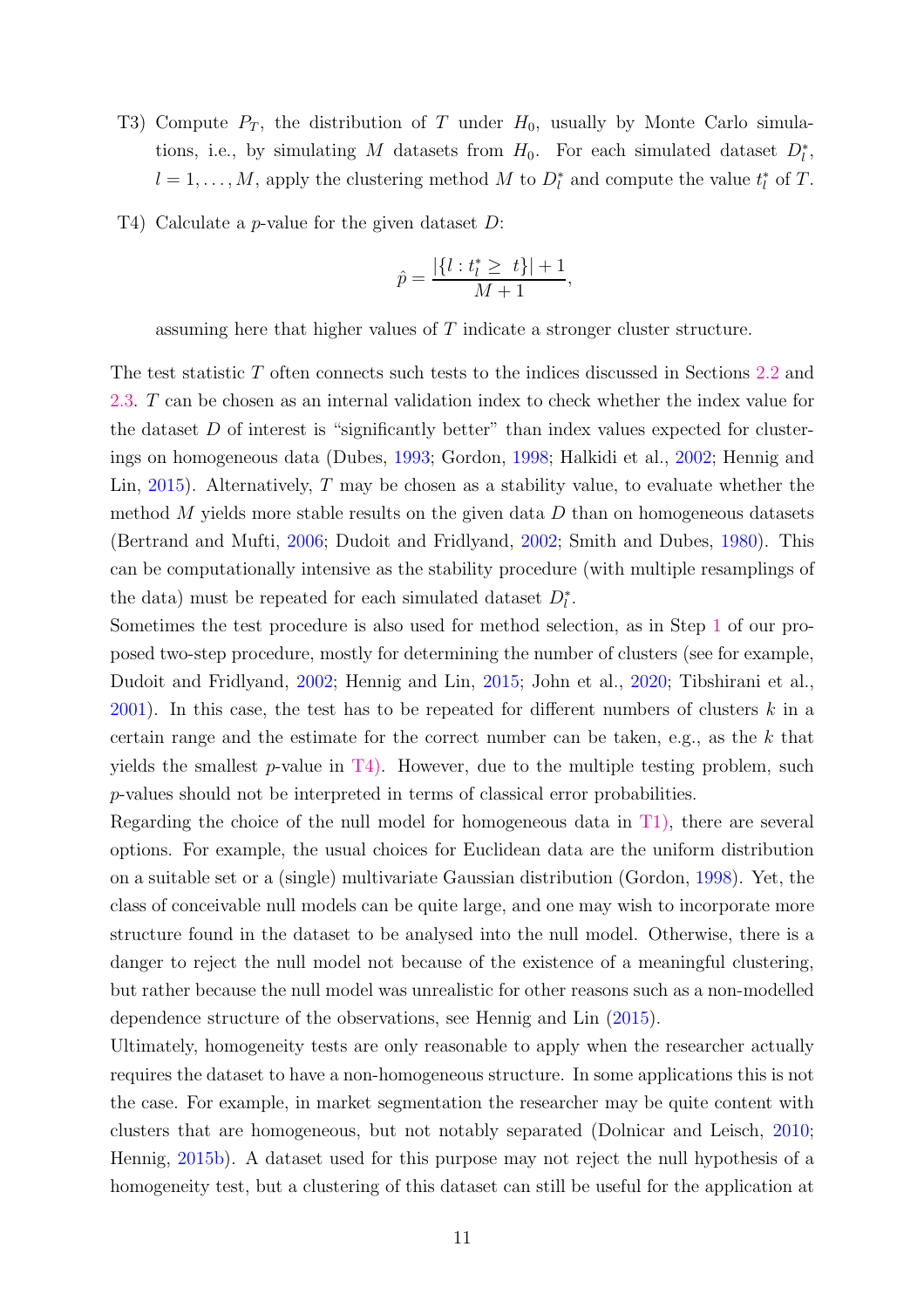hand.

#### 2.4.2 Null models related to random cluster labels

Constructing null hypotheses is also possible based on "random cluster labels" or "random partitions". This means that a clustering result is evaluated in comparison with a "random" assignment of cluster labels, treating the data as fixed.

Random partition or random label hypotheses are suited to some aspects of external validation (see Section [2.2\)](#page-5-0), when comparing a clustering calculated on a dataset with an externally known partition, not derived from the data themselves. A partition similarity index, such as the Rand index or Jaccard coefficient, can then be computed. One way to incorporate a random partition hypothesis into such indices is to correct the index "for chance", i.e., by taking the expected value of the index under the assumption that both partitions are assigned randomly as the baseline. For example, the Adjusted Rand Index (ARI) is calculated from the Rand Index (RI) using such a correction process (see Hubert and Arabie, [1985](#page-28-4) for details).

Conducting a test procedure similar to  $T1$ [-T4\)](#page-10-0) with a suitable implementation of the random label hypothesis as the null model is also possible. Using external indices as test statistics assumes that the partitions to be compared are independent (Hubert and Baker, [1977](#page-28-9), Wallace, [1983](#page-31-8)). This assumption is fulfilled when comparing a clustering to a partition that was given independently of the data to be clustered, but it is usually not fulfilled in stability analysis, where clusterings are derived from (at least partly) the same data (Dudoit and Fridlyand, [2002\)](#page-27-5). To our knowledge, hypothesis tests based on the random label null model are hardly ever done. Internal validation indices should not be used as test statistics because it is likely that random partitions yield worse values regarding internal indices than clusterings chosen on the data. A clustering of even homogeneous data may thus look significantly better in this situation (see Chapter 4 of Jain and Dubes [\(1988](#page-29-5)) for details).

#### 2.5 Visual validation

Cluster analysis is often exploratory without fixed predefined expectations from the user. Patterns in the data that qualify to be interpreted as clusters can have very diverse appearances. Some key characteristics of clusters, such as being areas of high density separated by areas of lower density, are difficult to translate into easily computable statistics. Furthermore, many clustering methods rely on model assumptions and cluster concepts, the appropriateness of which is hard to diagnose by means other than visual. This explains why visual validation is important in cluster analysis. It gives the user a more holistic view of the structure manifested in a clustering, and enables them to check whether the clustering corresponds to visually distinct patterns of the data that do not need to be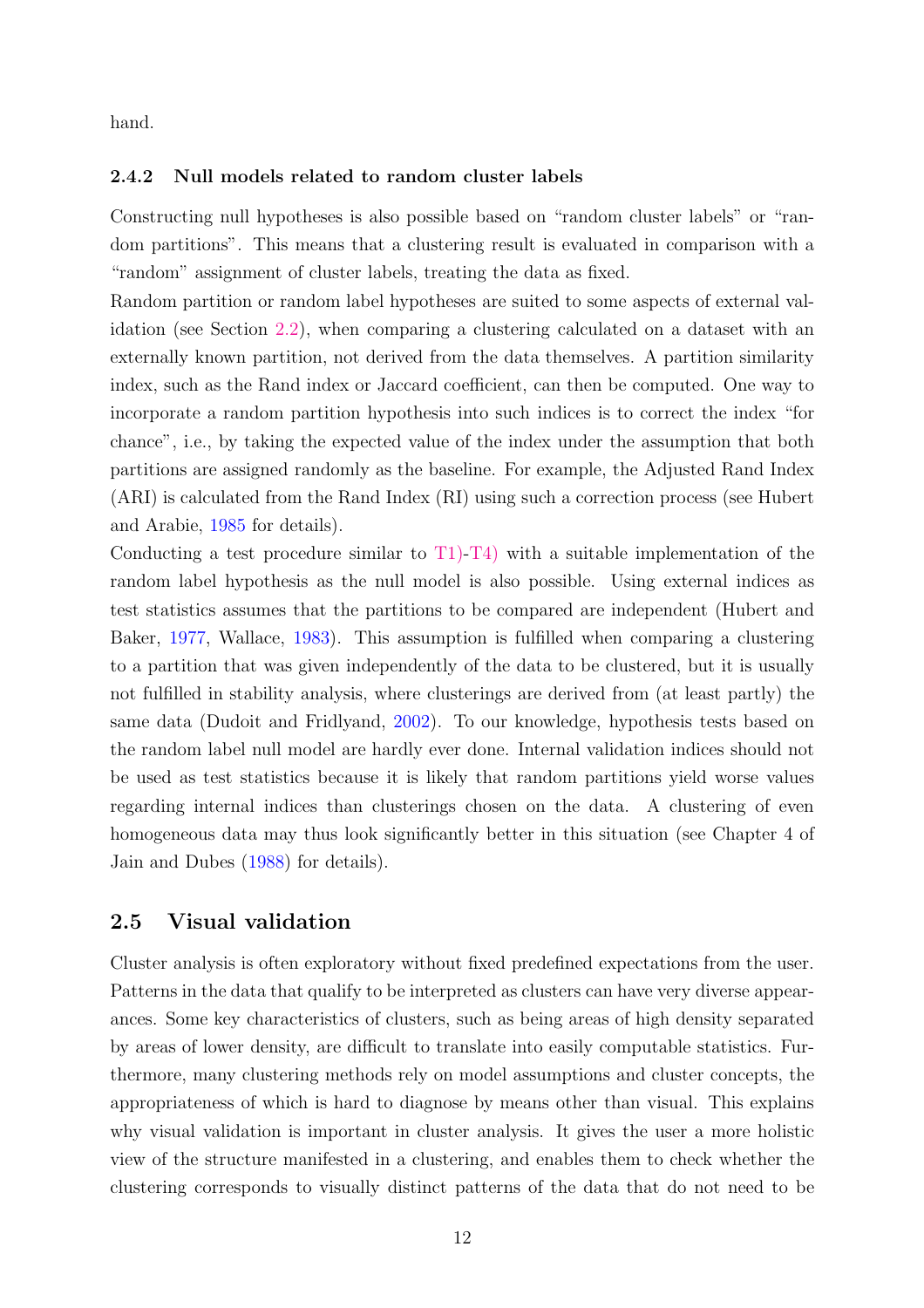prespecified. Clusters can be declared valid based on visualisation if they correspond to clearly visible patterns in the data, or in some cases if the assumptions required for the chosen clustering method look valid.

Useful plots for visual cluster validation can be distinguished into:

- 1. General purpose data plots in which found clusters can be indicated by colours or glyphs, such as scatterplots, matrix plots, principal components biplots, multidimensional scaling, or parallel coordinates plots (Chapter 5 of Cook and Swayne, [2007\)](#page-27-9). There are also projection pursuit approaches that generate "interesting" data projections, potentially showing clustering structure, without requiring the clustering as input (e.g., Tyler et al., [2009](#page-31-9)).
- 2. Plots set up to visualise a specific clustering, which can be further classified as:
	- (a) Plots that visualise the original data directly, such as cluster heatmaps (Hahsler and Hornik, [2011;](#page-28-10) Wilkinson and Friendly, [2009](#page-31-10)) or projections to optimally discriminate clusters (Hennig, [2004\)](#page-28-11).
	- (b) Plots that visualise the clustering solution without representing the original observations directly such as dendrograms, silhouette plots, and neighbourhood graphs (Leisch, [2008\)](#page-29-11).

Plots that visualise the original data directly can be used to assess patterns in data space, although these plots come with either information loss by dimension reduction, or heavy reliance on aspects such as variable and observation ordering. The advantage of plots that optimise objective functions dependent on the clustering, such as discriminant projections or heatmaps with orderings determined by the clustering, is that they have better chances to bring out the data patterns corresponding to the clustering than general purpose plots. On the other hand, they may lead to an overoptimistic assessment of the validity of the clustering, or an interpretation of spurious patterns. In some places (Buja et al., [2009](#page-27-10); Hahsler and Hornik, [2011\)](#page-28-10), plots are compared with plots generated from "null model" random homogeneous data in order to assess whether the observed structure is "significant" (see Section [2.4.1\)](#page-9-1). Validation data that is kept separate from the beginning of the analysis can also help, see Section [3.2.](#page-15-0)

Some of the plots that do not represent the original observations directly can also be valuable for cluster validation. The silhouette plot accompanies the Average Silhouette Width index (Kaufman and Rousseeuw, [2009](#page-29-3)) and gives observation-wise information about the quality of assignment in the given clustering; dendrograms visualise the hierarchical merging process and can sometimes reveal issues, such as potentially meaningful clusters disappearing at higher levels of the hierarchy.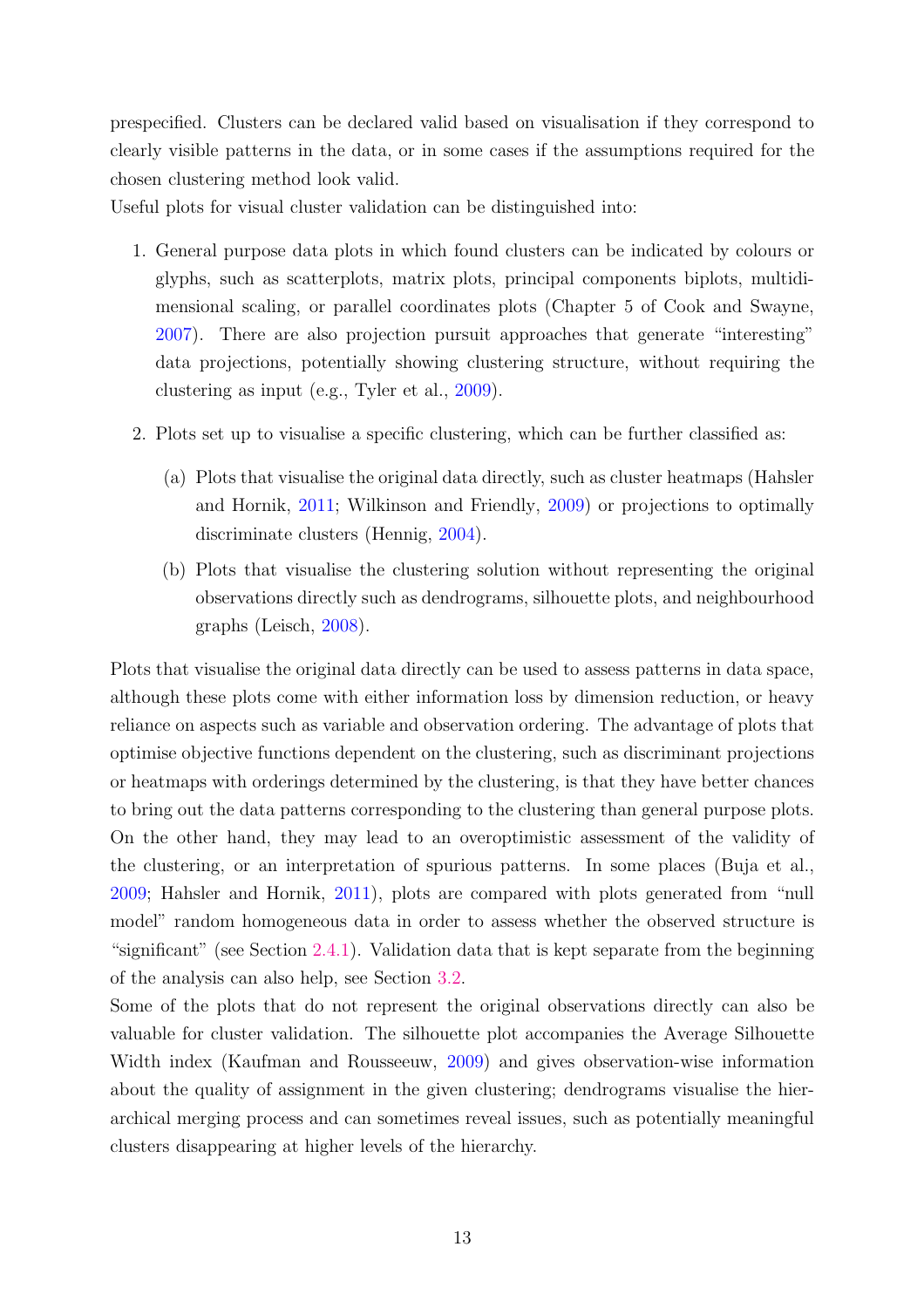# <span id="page-13-0"></span>3 A systematic framework for validating a clustering on a validation dataset

In this section, we present a systematic framework for validating a clustering on a validation dataset that includes some approaches from the literature as special cases and revisits them more formally. While applied researchers sometimes validate their results on a validation set, the validation strategies are not usually discussed in a systematic and comprehensive manner. Some strategies are also problematic from our point of view, for example, procedures that already use the whole dataset in the method selection Step [1.](#page-3-1) These do not strictly set apart the validation set for later validation. Method selection executed this way is likely to be biased towards successful validation. In general, different validation strategies are scattered across different works and application fields. We aim to give a comprehensive guide for researchers, enabling them to make an informed decision about what validation strategies they may use for their purposes.

We first discuss what we mean by a "validation dataset" in Section [3.1.](#page-13-1) In Section [3.2](#page-15-0) we give an overview of properties of a clustering result that may be validated on the validation set (this will also demonstrate the relation to the classical validation procedures discussed in Section [2\)](#page-4-0). In Section [3.3](#page-17-0) we explain how validation of each of these properties can be performed in practice. In Section [3.4](#page-20-0) we define the term "replication" in the context of our validation framework. In Section [3.5](#page-21-0) we discuss how to judge whether "successful" validation or replication has been achieved. Finally, in Section [3.6,](#page-22-0) we give some examples from the applied literature, and demonstrate how these examples fit into our framework.

#### <span id="page-13-1"></span>3.1 What does the validation data look like?

The term "validation dataset" can refer to a dataset composed of independently collected data (e.g., collected by other researchers or in a different laboratory) which is similar enough to the original data for cluster evaluation to be possible. In practice, however, genuinely independent data is often not available. In this case, one might split a single dataset into a discovery and a validation set.

In the following, we always consider a fixed data distribution  $\Phi$  from which both the original data and the validation data are drawn; this is an idealised assumption, particularly if the validation data is an independently collected dataset. The validation of an aspect of the clustering should always be considered *with respect to this data distribution*.

Data sampled from  $\Phi$  can either be object by variable data or object by object (dis)similarity data (Van Mechelen et al., [2018\)](#page-31-0). Here, "objects" denotes the entities which are to be clustered.

To further clarify what properties a validation dataset must fulfill, it is important to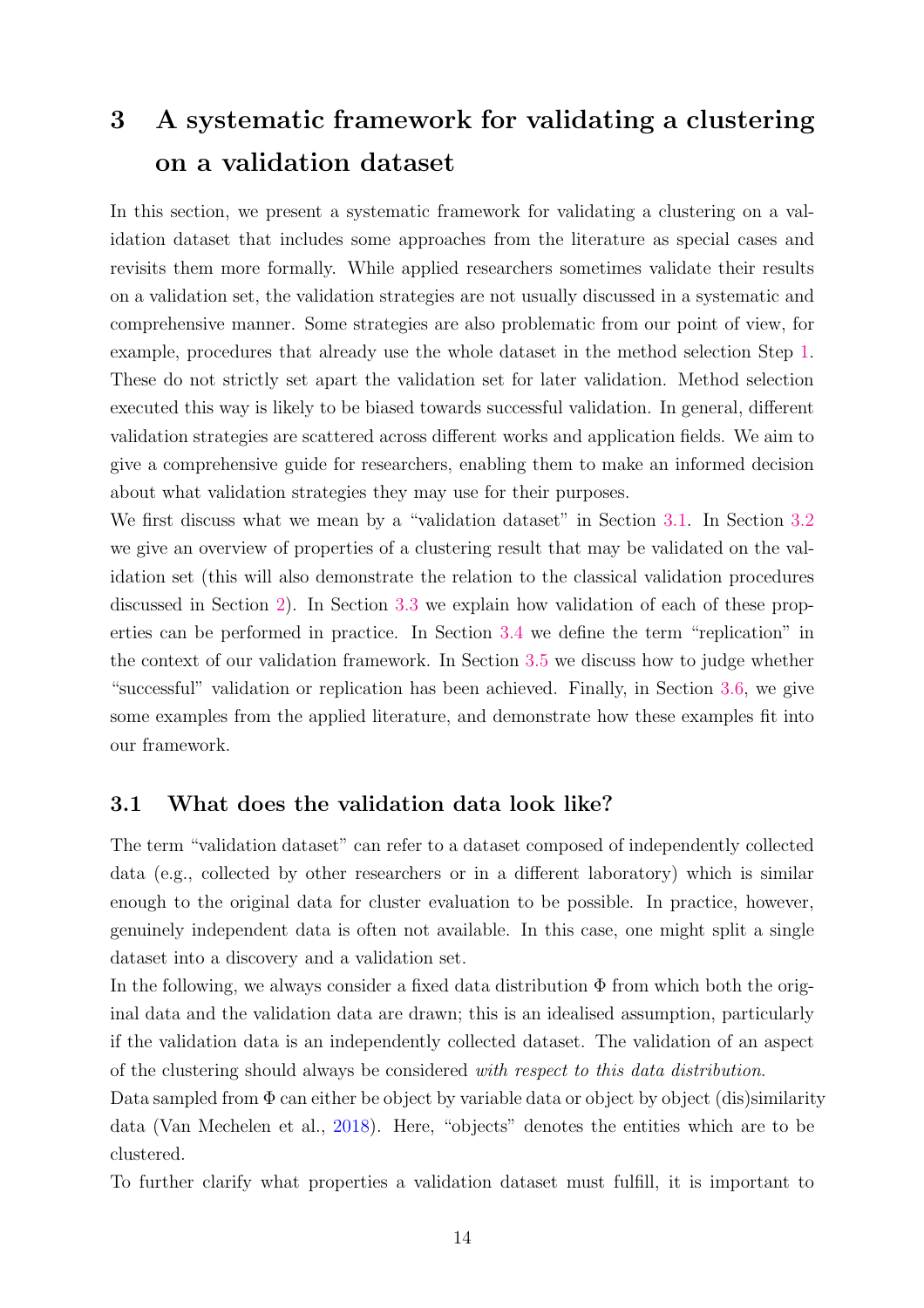distinguish between what we denote as *inferential* and *descriptive* clustering:

- Inferential clustering: The objects being clustered form a sample drawn from an underlying population for which inference is of interest, rather than making statements about the specific objects in the original dataset.
- Descriptive clustering: The data form a fixed set of entities of specific interest, and statements such as "objects 1, 5, and 99 form a cluster" are of interest.

As an example of the difference between inferential and descriptive clustering, consider an  $n \times p$  dataset including the expression levels (continuous values) of p genes for n patients suffering from a particular disease. It may be of interest to perform clustering analyses of the patients to see if there are subpopulations of patients with systematically different gene expressions. This would be *inferential clustering*. It may also be of interest to perform clustering of the (fixed set of) genes to see if there are groups of specific genes that behave similarly, which might suggest a similar function or involvement in a common pathway. This is an example of *descriptive clustering*.

A validation dataset for inferential or descriptive clustering (either obtained by splitting the original dataset or by collecting a separate dataset) must be as follows:

• *Validation data for inferential clustering*: Here the validation data consists of more objects to cluster. Consequently, if the original dataset is split into discovery and validation sets, the split is performed along the objects.

If the dataset is given in *object by variable form*, this means that the variables in discovery and validation data are the same. If the dataset is given in *object by object (dis)similarity form*, the objects can be split into two disjoint sets, thus yielding two smaller (dis)similarity matrices (one representing the discovery data, the other the validation data) from the original (dis)similarity matrix.

In some cases, it could make sense to choose a validation dataset that consists of more variables, rather than more objects. For example, Smolkin and Ghosh [\(2003\)](#page-30-8) use such an approach for an  $n \times p$  gene expression dataset to check whether patient clusters are stable when using different genes for the clustering. This implies that the clustering is meant to be stable over different variables, which in reality may or may not be the case. In the remainder of this paper, we will not consider this procedure further, but instead always assume that a validation dataset for inferential clustering consists of more objects.

• *Validation data for descriptive clustering*: The validation data does *not* consist of more objects to cluster, because the set of objects to be clustered is fixed. If the data is given in *object by variable form*, the validation dataset consists of more variables. Correspondingly, a split of the original dataset into discovery and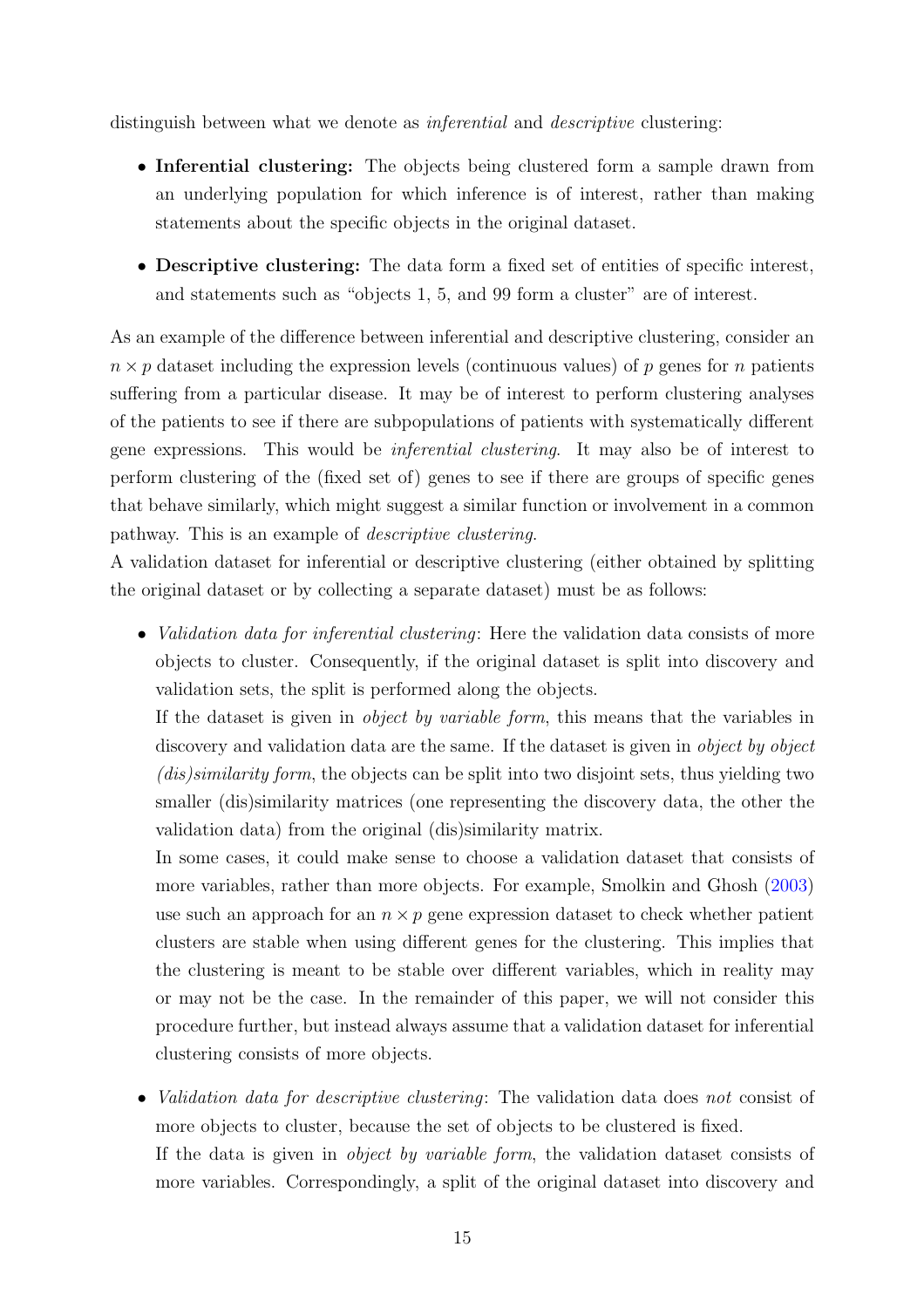validation sets must be performed along the variables. For the example of the  $n \times p$ gene expression dataset, now the patients are considered as the "variables", and the genes as the objects. Thus, if the data is split into discovery and validation set, the patients are split into two groups, as in inferential clustering.

If the dataset is given in *object by object (dis)similarity form*, then a validation dataset is a (dis)similarity matrix of the same objects, but with their (dis)similarities derived from another source (e.g., based on different underlying variables). In this case, if only a single dataset is available, it is not possible to split the given proximity data into discovery and validation data, although it may be possible to split the underlying variables. Also, even in descriptive clustering, the stability of the clustering pattern, as to be investigated by splitting the objects to be clustered, may sometimes be of interest, but we do not pursue this here.

If separately collected data is not available and the dataset must be split into discovery and validation sets, we believe that a 50/50 split ratio makes sense in most cases: In our opinion, validation strategies often require the number of data points in the validation set to not be too small when trying to validate certain properties obtained from the clustering on the discovery set. A similar argument has been made in the context of stability analysis (Lange et al., [2004\)](#page-29-6).

### <span id="page-15-0"></span>3.2 Which properties of a clustering may be validated?

What are the aspects that can be validated in Step [2?](#page-3-0) We sort these properties into four different categories:

- <span id="page-15-1"></span>(Int) Internal properties of the clusters (that turn up after clustering with the discovery data), for example:
	- descriptive measures of the clusters such as the values of the cluster centroids or the relative sizes of the clusters,
	- the value of an internal validation index calculated for the clustering result,
	- subsets of variables that characterise the clusters.
- <span id="page-15-2"></span>(Ext) Associations of the clusters with external variables or agreement of the clustering with an externally known partition. Some examples:
	- Clusters of cancer patients have different mean survival rates.
	- A clustering of genes shows some agreement with known functional gene labels. For example, a clustering may be fully compatible with known partitions of the genes into functional categories. Less restrictively, some particular genes, say genes X and Y, may be in the same cluster (as previously expected).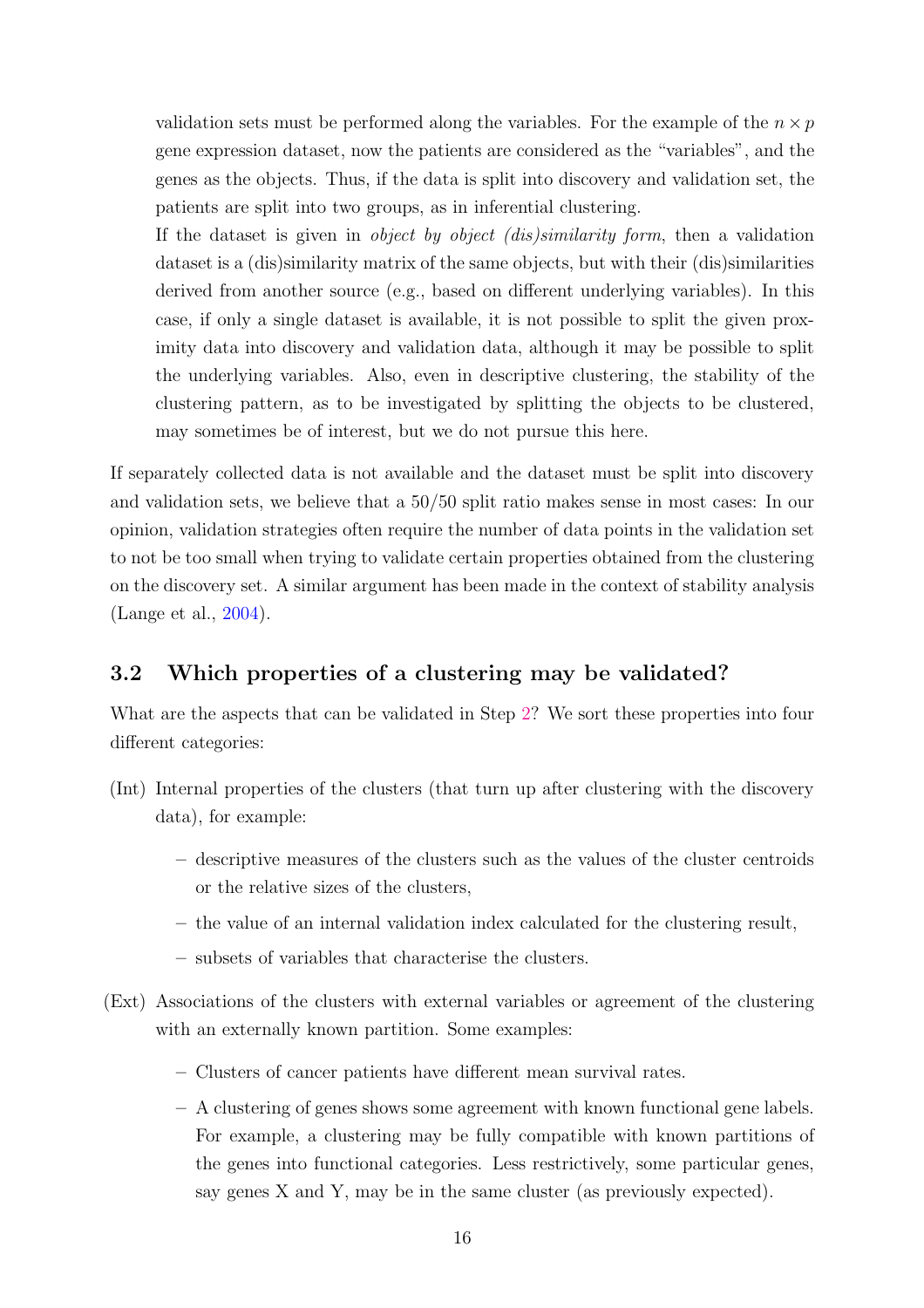- <span id="page-16-1"></span>(Vis) Characteristics that can be assessed using visualisation: Do the clusters correspond to distinctive meaningful patterns in the data? Do the clusters look how they were supposed to look like? This could refer to model assumptions for the clustering method, or *a priori* hypotheses or requirements by the researcher.
- <span id="page-16-0"></span>(Stab) Stability of cluster membership: Does cluster membership remain stable when the same method (algorithm, number of clusters, etc.) is applied to the validation data? Since the objects in the discovery and the validation set are disjunct in the case of inferential clustering, this may involve supervised classification of objects of one dataset to clusters of the other dataset.

Most subsections of Section [2](#page-4-0) correspond to a category in the above list, with the exception of Section [2.1](#page-4-1) (recovery of "true" clusters) and [2.4](#page-9-2) (hypothesis testing). As shown in Section [2.4,](#page-9-2) hypothesis tests are usually related to internal, external, or stability properties, so may be used in the categories [\(Int\),](#page-15-1) [\(Ext\),](#page-15-2) or [\(Stab\),](#page-16-0) respectively.

We denote the discovery data by  $D_1$  and the validation data by  $D_2$ . The clustering chosen on  $D_1$  $D_1$  in Step 1 is called  $C_1$ . Given  $C_1$ , the validation dataset can be handled in two different ways:

- (a) The same clustering method that yielded  $C_1$  (i.e., same algorithm, same number of cluster k, etc.) can be applied to  $D_2$ , yielding a clustering  $C_2^{md}$  on  $D_2$  ("md" for "method").  $C_1$  and  $C_2^{md}$  can then be compared with respect to aspects [\(Int\),](#page-15-1) [\(Ext\)](#page-15-2) or [\(Vis\).](#page-16-1) We call this approach *method-based validation*. It puts a focus on the structural similarity of the clustering results as generated by the method.
- (b) Instead of applying the clustering method again,  $C_1$  can be "transferred" to the validation data by using a supervised classifier to predict the cluster labels of the validation set (explained in more detail below). This results in a clustering  $C_2^{tf}$ on  $D_2$  ("tf" for "transferred"). The transferred clustering can be compared to the original clustering  $C_1$  with respect to aspects [\(Int\),](#page-15-1) [\(Ext\),](#page-15-2) or [\(Vis\).](#page-16-1) We call this approach *result-based validation*. It puts a focus on whether the specific clustering result is also sensible for the validation data.

We now explain what we mean by "transferring" the clustering. For descriptive clustering,  $C_2^{tf}$  is simply  $C_1$  (recall that for descriptive clustering, the objects to be clustered are the same for  $D_1$  and  $D_2$ , and thus  $C_1$  can immediately be considered to be a clustering of  $D_2$ ). For inferential clustering, the objects to be clustered are different in the discovery and validation sets, so some proper "transfer" is required. This can be done using a supervised classifier (using the labeled discovery set  $(D_1, C_1)$  as "training set") to assign the objects in  $D_2$  to the clusters in  $C_1$ (Akhanli and Hennig, [2020;](#page-26-2) Lange et al., [2004\)](#page-29-6). For example, one can calculate the centroids of the clusters in  $C_1$ , and then assign each sample in  $D_2$  to its nearest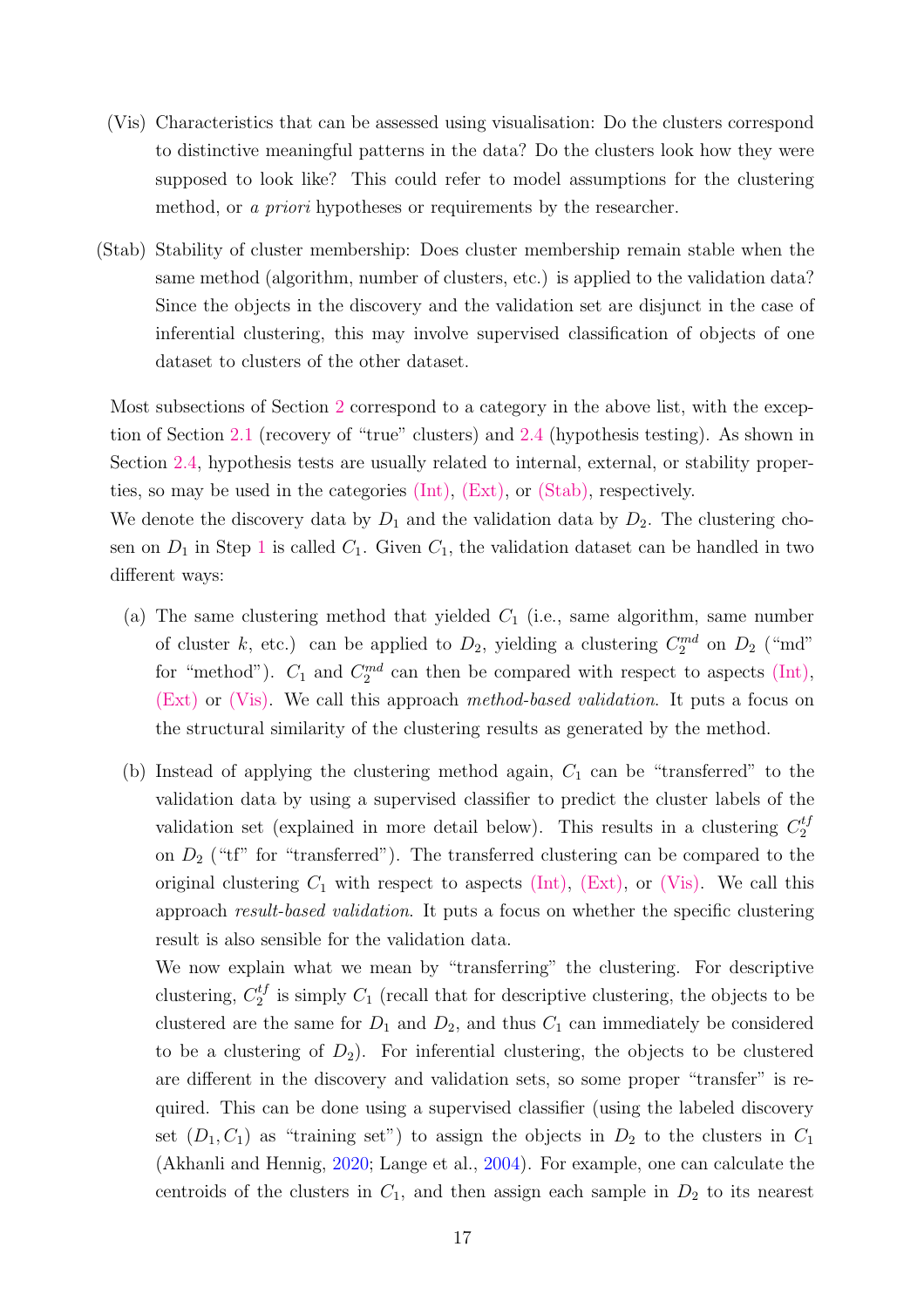centroid ("nearest-centroid classifier"). As  $C_2^{tf}$  is supposed to be an "extension" or "transfer" of the original clustering to the validation data, one should use a classifier that fits the assignment rule of the chosen clustering algorithm as closely as possible. Hence the nearest-centroid classifier is suitable for k-means, which indeed clusters points by assigning them to the nearest centroid. For suitable classifiers for other clustering algorithms, see Akhanli and Hennig [\(2020](#page-26-2)).

For [\(Stab\)](#page-16-0) (stability of cluster membership) the clustering method necessarily has to be applied again to  $D_2$ . We check whether the cluster memberships resulting from applying the method to the validation data are similar to the cluster memberships resulting from transferring the original clustering to the validation data. This may be considered as a combination of method-based and result-based validation.

#### <span id="page-17-0"></span>3.3 Performing the validation

We now explain in general terms how to perform the validation steps with respect to the categories [\(Int\),](#page-15-1) [\(Ext\),](#page-15-2) [\(Vis\),](#page-16-1) and [\(Stab\)](#page-16-0) given above, see also Table [1.](#page-17-1) In practice, many decisions are left to the user and the precise choice of indices, plots, etc. will depend on the context and aim of the analysis, see also Section [4.](#page-23-0)

| Table 1. Strategies for validation on validation data |                                                 |                                        |
|-------------------------------------------------------|-------------------------------------------------|----------------------------------------|
|                                                       | method-based validation                         | result-based validation                |
|                                                       | compare $C_1$ , $C_2^{md}$ with respect to      | compare $C_1, C_2^{t}$ with respect to |
| $(\text{Int})$                                        | internal properties,                            | internal properties,                   |
| (Ext)                                                 | external associations,                          | external associations,                 |
| (Vis)                                                 | visual properties                               | visual properties                      |
|                                                       | compare $C_2^{md}$ , $C_2^{tf}$ with respect to |                                        |
| (Stab)                                                | cluster membership                              |                                        |

<span id="page-17-1"></span>Table 1: Strategies for validation on validation data

#### Validating [\(Int\):](#page-15-1) Internal properties of the clustering

**Procedure:** For *method-based validation*, compare the internal properties of  $C_2^{md}$  to those of  $C_1$ . For *result-based validation*, compare the internal properties of  $C_2^{tf}$  to those of  $C_1$ . For example, when using internal validation indices, calculate the index both for  $C_1$  and  $C_2^{md}$  (resp.  $C_1$  and  $C_2^{tf}$ ), and compare the two index values.

**Remarks:** When applying result-based validation, the clusters of  $C_2^{tf}$  correspond oneto-one to those of  $C_1$ . This makes the comparison easier. In method-based validation, the clusters of  $C_2^{md}$  are not automatically associated one-to-one with the clusters of  $C_1$ . Such an association is not needed when calculating internal indices that refer to a whole clustering (i.e., are not calculated cluster-wise). But one may also be interested in comparing cluster-wise characteristics such as cluster centroids, and in this case there needs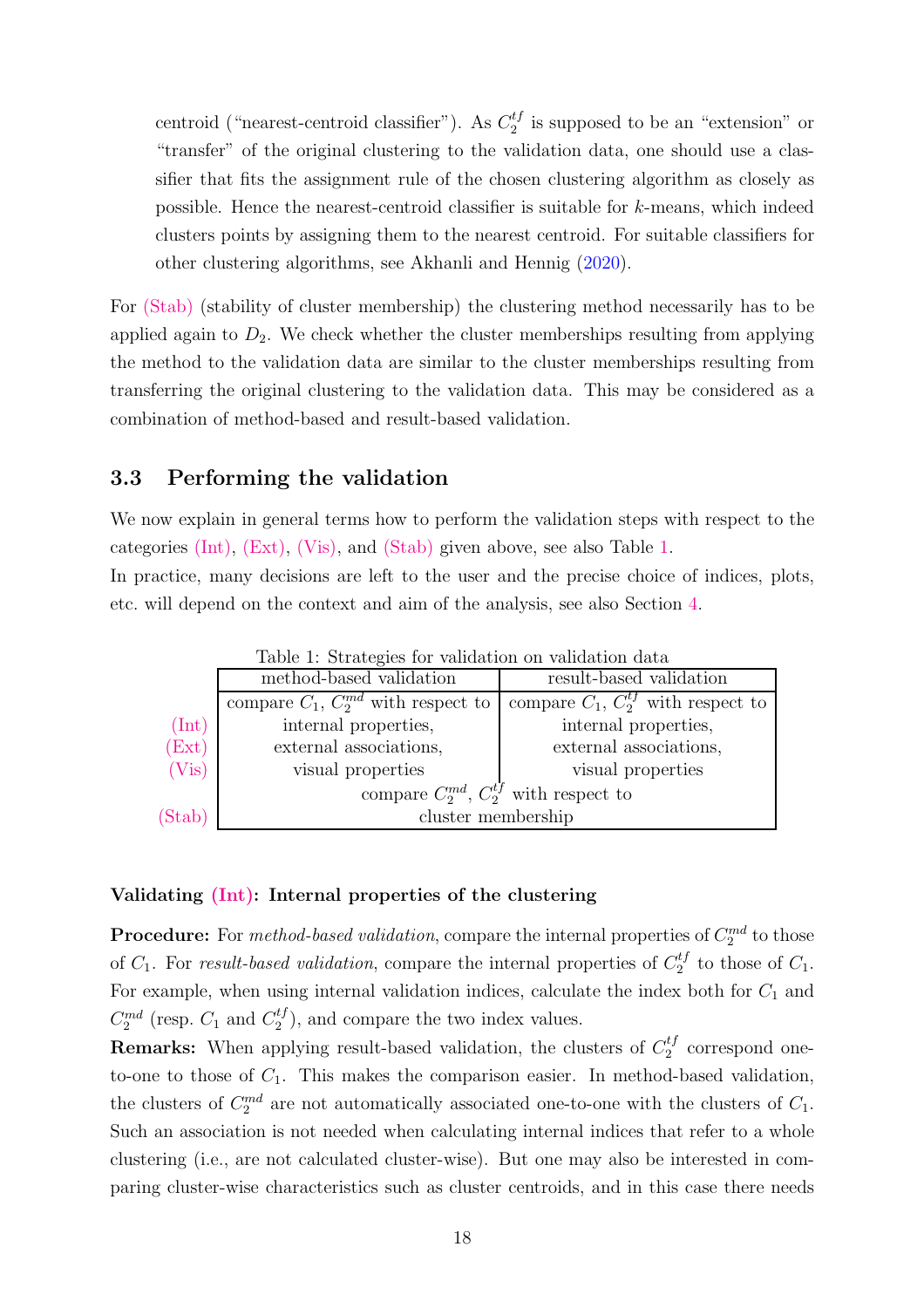to be a matching of the clusters of  $C_2^{md}$  to the clusters of  $C_1$ , usually assuming that their number is the same. There are various methods to do this. For example, in centroid-based clustering one could match the centroids so that the sum of distances between centroids of matched clusters is minimum (Mirkin, [2005\)](#page-30-9). Breckenridge [\(2000](#page-26-9)) suggests to associate each cluster of  $C_2^{md}$  to a cluster of  $C_2^{tf}$  (e.g., by choosing the cluster association that maximises the sum of the intersections of the clusters). Then the one-to-one cluster association of  $C_2^{tf}$  to  $C_1$  can be used to assign each cluster of  $C_2^{md}$  to one of  $C_1$ .

Note that when applying result-based validation,  $C_2^{tf}$  is necessarily similar to  $C_1$  by construction, and over-optimistic interpretation needs to be avoided. One could compare observed similarities to results that would be obtained for homogeneous data generated from some null model (see Section [2.4.1\)](#page-9-1). Such "reference data" could be generated for the validation data alone (e.g., by using a null model that may match certain descriptive statistics such as means, variances, or variable ranges of the validation data), but in some situations it might be insightful to also generate null model reference data for the discovery data.

### Validating [\(Ext\):](#page-15-2) Associations with external variables or agreement with externally known partitions

Procedure: For *method-based validation*, check whether the associations of the clusters in  $C_1$  with an external variable/known partition still hold for  $C_2^{md}$ . For *result-based validation*, check whether the associations of the clusters in  $C_1$  with an external variable/known partition still hold for  $C_2^{tf}$ .

Remarks: As for method-based validation of internal properties [\(Int\),](#page-15-1) here too it may be necessary to match the clusters of  $C_2^{md}$  to those in  $C_1$  and the remarks made above apply. This is not necessarily required. For example, testing whether the clusters are associated with an external variable, such as survival time, without interpreting the association of specific clusters does not require matching.

For result-based validation again the similarity by construction between  $C_2^{tf}$  and  $C_1$  can encourage overoptimism and may be assessed by null model simulation. For descriptive clustering, the partition  $C_2^{tf}$  is actually equal to  $C_1$ . This makes certain approaches such as testing an association between cluster membership and an external variable meaningless.

#### Validating [\(Vis\):](#page-16-1) Visual patterns

Procedure: For *method-based validation*, check whether associations of visual patterns with clusters discovered in  $C_1$  still hold for  $C_2^{md}$ . For *result-based validation*, check whether associations of visual patterns with clusters discovered in  $C_1$  still hold for  $C_2^{tf}$ .

**Remarks:** Using the same variables for  $D_1$  and  $D_2$  as in inferential clustering, some plots such as scatterplots or parallel coordinates plots can visualise both  $C_2^{md}$  and  $C_2^{tf}$  in a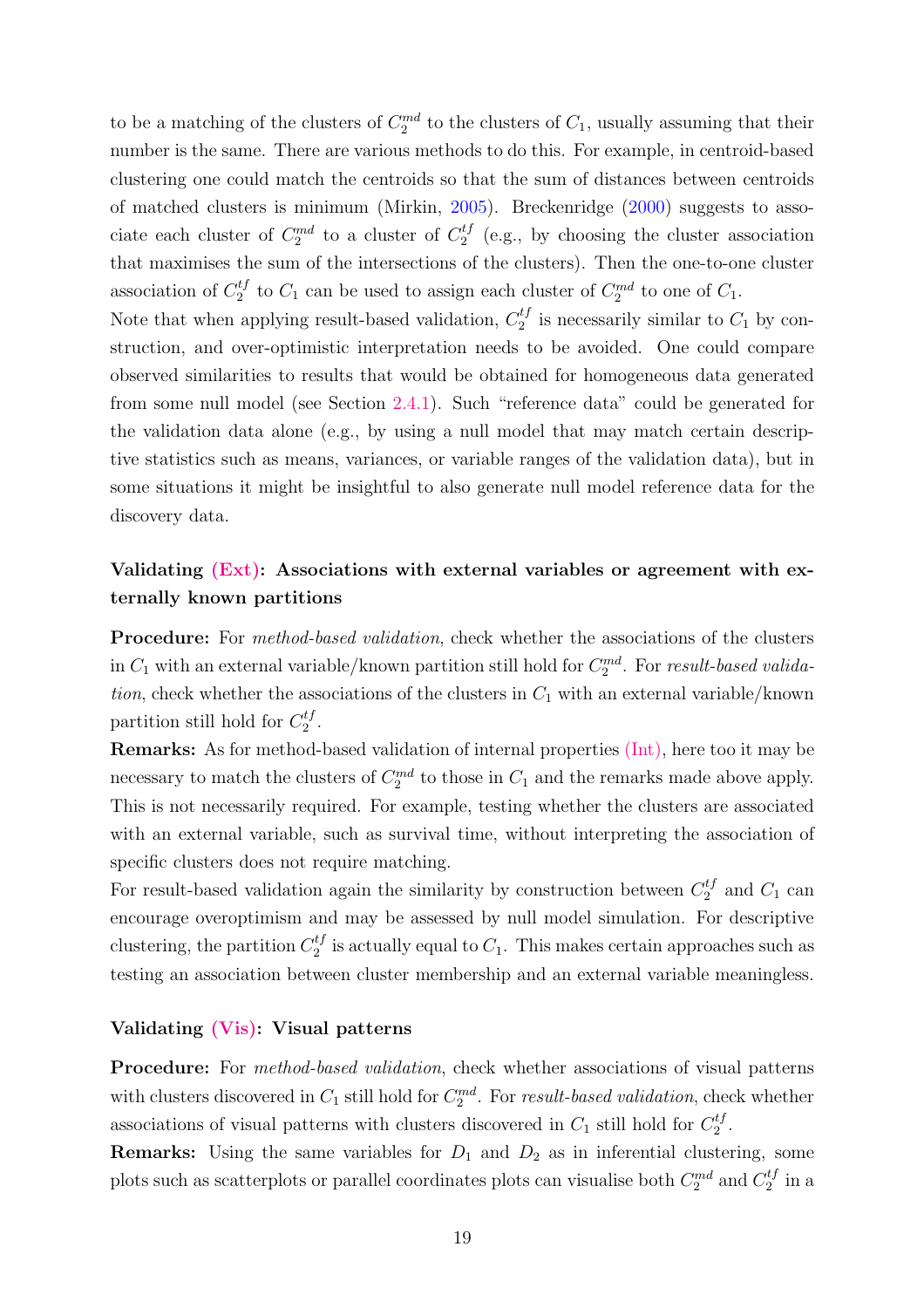straightforward manner comparable to  $C_1$ . Some other plots such as principal components biplots, other linear projection plots such as those in Hennig [\(2004](#page-28-11)), and multidimensional scaling require a selection of an optimal projection space for the dataset to be plotted. Although this could be done on the validation data, for inferential clustering plotting the validation dataset on the projection space defined by the discovery dataset (and its clustering, if the projection space depends on it) allows a more direct comparison. For linear projection methods, this requires a standard linear projection given the coordinate axes determined from  $D_1$ . For multidimensional scaling, there are techniques to embed new observations into the projection space defined by the original observations, e.g., Gower [\(1968\)](#page-28-12). For descriptive clustering, on the other hand, embedding the observations of  $D_2$ in the space defined by  $D_1$  is not informative as the points would be the same, so here a projection space optimised for  $D_2$  has to be found.

Some other plots, such as the silhouette plot and cluster heatmaps (as long as observations are ordered only by a partition rather than a full dendrogram), may benefit from matching clusters for determining their order, see the comments on internal validation [\(Int\).](#page-15-1) Matching the dendrograms by which a cluster heatmap is ordered is a challenging problem and would benefit from further research.

The results of visual validation are subjective, and although plots are reproducible given both discovery and validation datasets, the way the researcher arrives at a validity verdict will not be reproducible. For orientation it may help, as before, to compare results on the validation data with results on artificially generated null model data to see whether the patterns on the actual validation data are more distinctive. Displaying the involved plots will give the reader the chance to make up their own mind.

#### Validating [\(Stab\):](#page-16-0) Stability of cluster membership

**Procedure:** Here one needs to compute both  $C_2^{tf}$  and  $C_2^{md}$ . These are then compared with an index for comparing partitions. The rationale behind this is as follows: cluster memberships in  $C_1$  and  $C_2^{md}$  are compared to check whether repeated application of the clustering method leads to stable cluster memberships. For descriptive clustering,  $C_1$  can be compared to  $C_2^{md}$  directly (here  $C_1$  is equal to  $C_2^{tf}$ ). For inferential clustering,  $C_1$  and  $C_2^{md}$  cannot be compared directly, because they are partitions of different sets of objects. Thus  $C_2^{tf}$  is used as a surrogate for  $C_1$  on  $D_2$ .

Remarks: Different choices of a partition similarity index are possible, e.g., the ARI, the Jaccard index or the FM index (see Meila [\(2015](#page-29-4)) and Albatineh et al. [\(2006\)](#page-26-3) for overviews).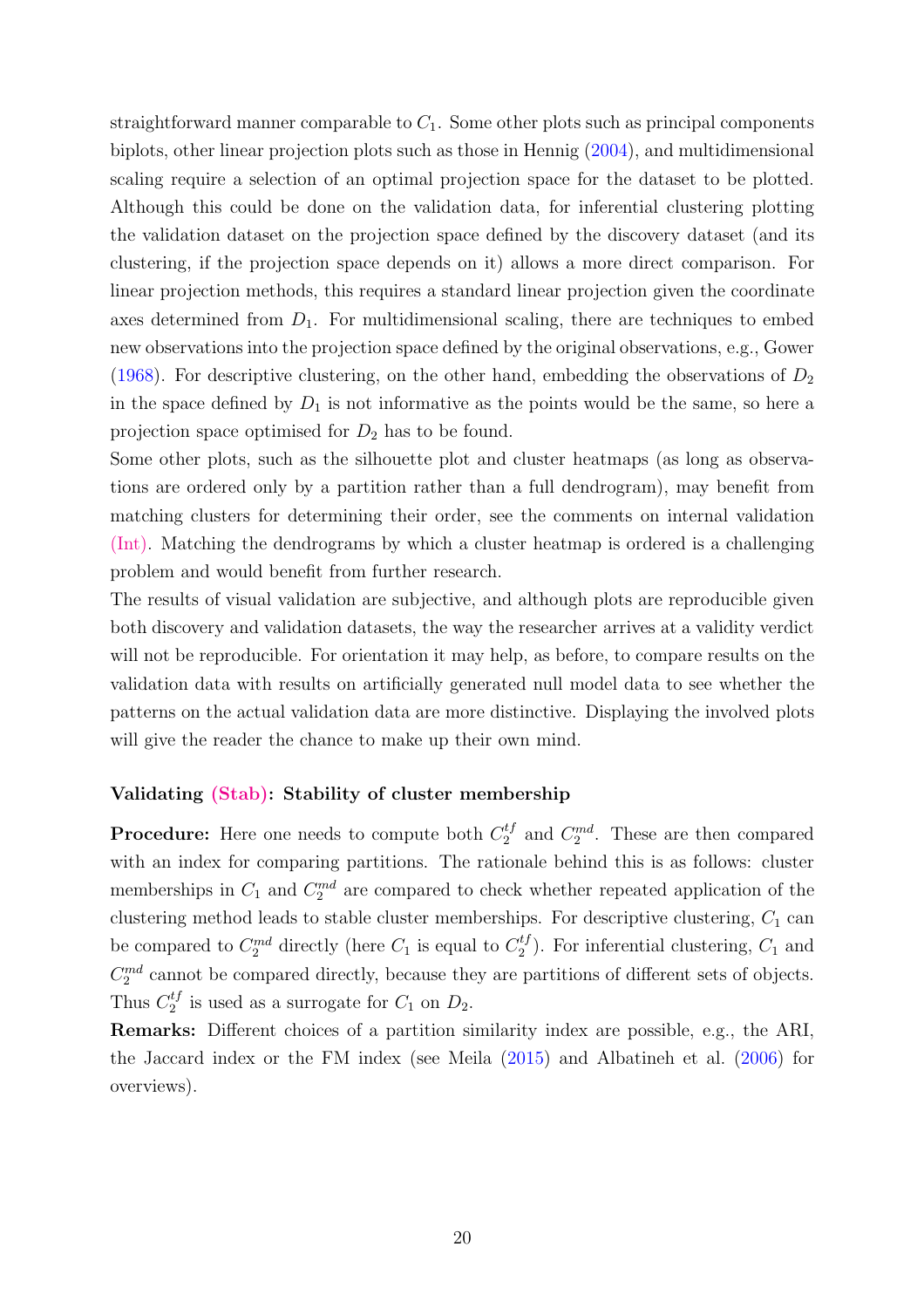#### <span id="page-20-0"></span>3.4 Link to replication studies

Choosing a suitable validation procedure is also important when *replication* is the aim of the study. We consider "validation" to be the broader term, and "replication" as more specific, for which certain strategies of the validation framework can be used. Generally, "replication" refers to using new data to re-assess a scientific claim made in a previous publication (Nosek and Errington, [2020\)](#page-30-10). For clustering, this could be a claim related to the properties discussed in Section [3.2,](#page-15-0) e.g., "found clusters of breast cancer patients based on gene expression are very homogeneous and characterised well by their centroids" or "the found clustering of the breast cancer patients based on gene expressions is associated with survival time". In inferential clustering, such claims will be related to an underlying population from which the samples were drawn, e.g., the population of "all breast cancer patients". That is, the first (not necessarily easy) step in a clustering replication study consists of clarifying which hypotheses and claims are under investigation. It would be helpful if the researchers of the original study specify the expected scope of their clustering results, possibly including the distribution(s) or population(s) for which the results are expected to hold. This can be useful for the choice of a suitable replication dataset and the interpretation of the replication results.

However, there is not yet a consensus in the literature on how a replication study should be conducted, or even what the exact definition of such a study is. Often a distinction between "direct" and "conceptual" replication is made (Crandall and Sherman, [2016\)](#page-27-11). *Direct replication* is defined as conducting a study that directly mimics the procedures of the original study (e.g., the type of study participants, the statistical analysis, etc.), whereas *conceptual replication* study assesses the same hypothesis as the original study, but the implementation of the study design and the analysis might differ. The distinction between direct and conceptual replication is mostly made with experimental studies in mind, and less for clustering aims. Still, one could try to adapt these definitions to the clustering context. In the context of our validation framework, direct replication will require a separately collected dataset as validation data. The validation data is obtained through a procedure as similar to the collection of the discovery data as possible. Then method-based validation can be used (i.e., applying the same method that was used on the discovery data). For conceptual replication, the route is less clear and goes beyond our framework.

Usage of the terms "direct replication" and "conceptual replication" is not universally accepted. For example, Nosek and Errington [\(2020\)](#page-30-10) argue that these definitions focus too much on the study procedures and technical methods. Instead, Nosek and Errington [\(2020\)](#page-30-10) shift the focus back to the research claim under investigation (and the scientific theory behind it) and define replication as "a study for which any outcome would be considered diagnostic evidence about a claim from prior research." Practically any aspect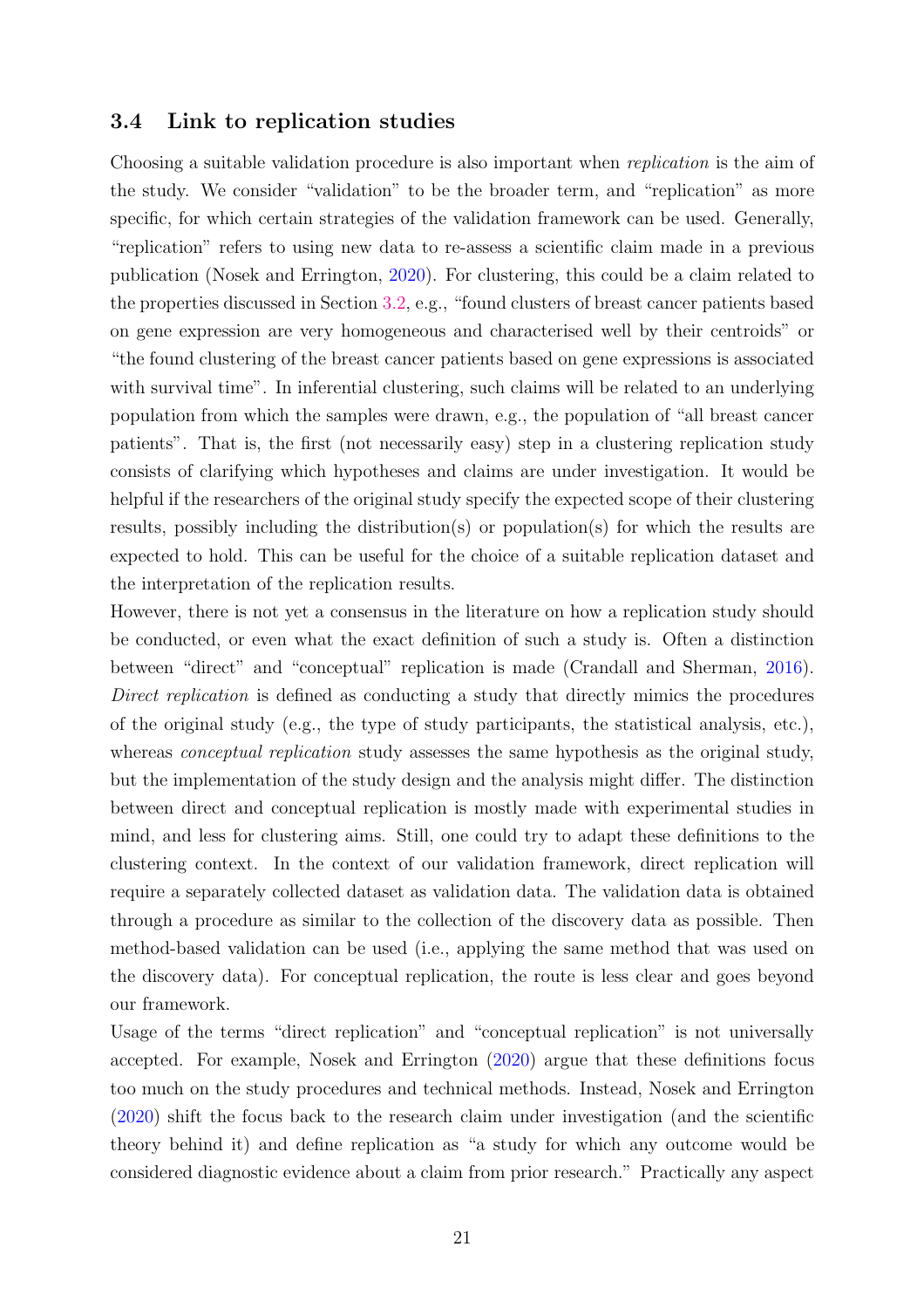of the validation framework in Section [3.2](#page-15-0) is conceivable for conducting such a study. While the above definitions of replications differ, they all require the use of *new* data. That is, splitting a single dataset into discovery and validation sets is not suitable for a replication study. However, the term "replication" is not always used in this sense in the literature on cluster analysis. For example, Breckenridge [\(1989,](#page-26-0) [2000\)](#page-26-9) used the term "replication" for what we would call "validating [\(Stab\)"](#page-16-0) in our framework, without requiring a new dataset.

#### <span id="page-21-0"></span>3.5 When is a clustering successfully validated?

What does a "successful" validation or replication mean? Due to random variation, we will hardly ever achieve the exact same results on discovery and validation data. The problem of defining "successful" validation or replication does not only arise in cluster analysis, but generally in most validation or replication studies. The discussion is ongoing in the field of methodological research on replication studies (cf. Section [3.4\)](#page-20-0), mostly in the context of hypothesis tests and effect estimates. For example, Hedges [\(2019\)](#page-28-13) and Held [\(2020](#page-28-14)) argue that, when trying to replicate a hypothesis test (that was significant on the original data), it is not enough to check whether the test on the replication data is significant again. Actually, the binary distinction between significance and insignificance may not be helpful, e.g., when comparing  $p$ -values of 0.04 and 0.06. Rather, we should also check whether the effect estimate in the replication study provides evidence for the claim about the effect in the original study.

Some clustering validation aspects are connected to significance tests, particularly testing for external associations in [\(Ext\)](#page-15-2) and testing whether a meaningful clustering pattern can be distinguished from a null model for homogeneous data. The latter may be of interest in regards to internal validation indices as well as stability and visualisation. The same caveats as regarding general replication of test results apply.

There are also aspects of clustering validation that fit less well into the framework of hypothesis tests and effect estimates. For example, while in some clustering problems the question of whether there is any clustering structure at all in the data is of interest (e.g., Hennig and Lin, [2015\)](#page-28-8), in many other problems it is clear that the data are not homogeneous. In such cases, the interest is in validating the specific found clustering structure as expressed in measurements of internal or external validity, stability, or visual displays, and the rejection of a null model formalising homogeneity is not informative.

Considering differences between (internal or external) validity measurements on discovery and validation data, or considering an index value for stability between discovery and validation sets, could in principle also be framed as a testing problem of a null hypothesis formalising some kind of equality of structure. To our knowledge, this has not been performed yet and is left as a potential direction of future research.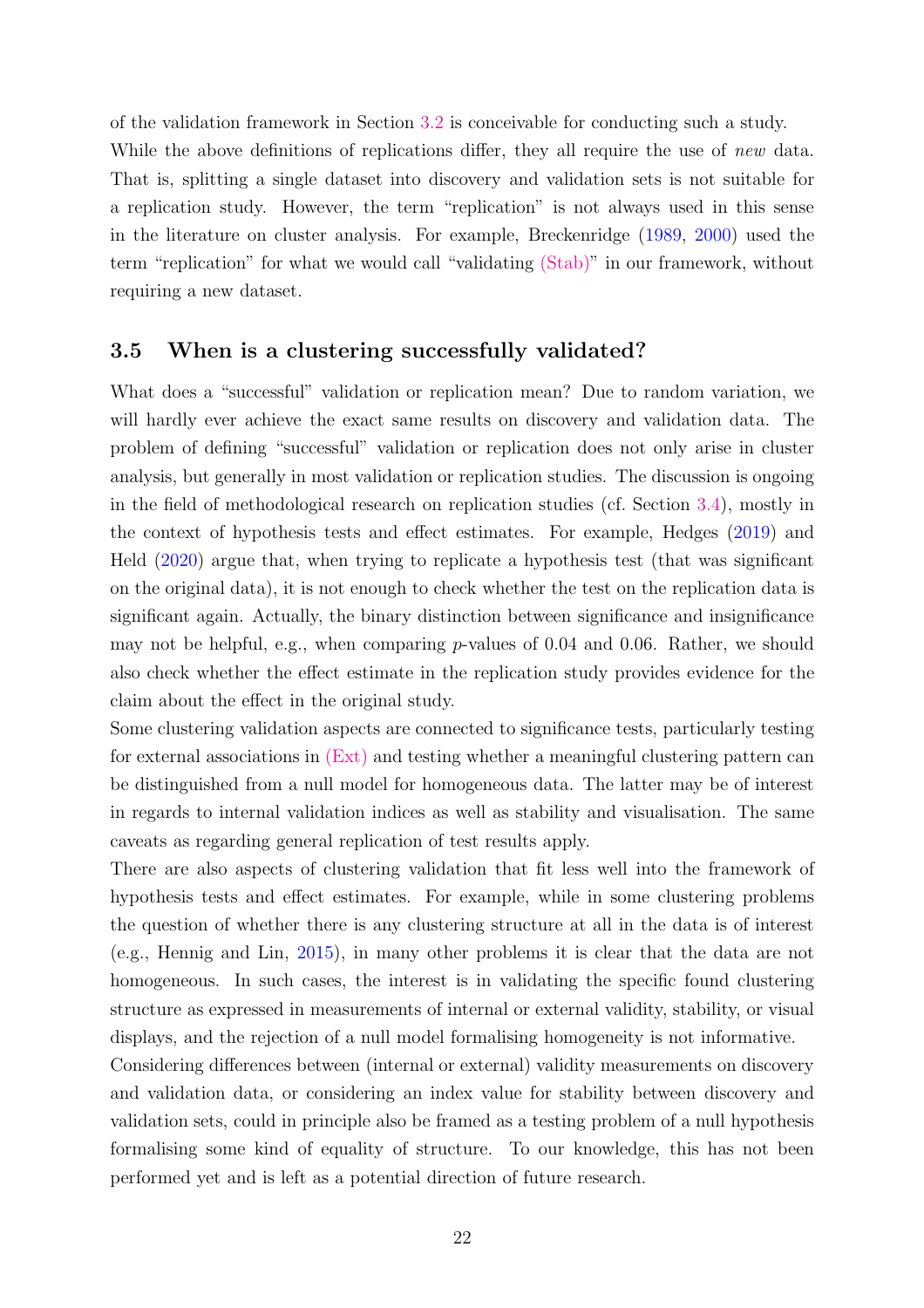Regarding indices measuring some aspect of cluster quality for the discovery data, it can be expected that validation data results will not be quite as good due to selection bias originating from basing selection of the final clustering on results of the discovery data (see Section [1\)](#page-1-0). Observing slightly worse values on the validation data is to be expected and does not necessarily mean that the validation has failed. However, if the results are severely worse, then this may indicate problematic overoptimism on the discovery data. In the absence of binary decision rules (which can be seen as over-simplification), we must acknowledge that the question "is validation successful?" cannot simply be answered with "yes" or "no". The validation dataset may deliver high or low agreement regarding various aspects (internal and external validity, stability, visual aspects) with what was found on the discovery data—where the clustering on the discovery data may already have been assessed as a weaker or stronger clustering in Step [1.](#page-3-1) For example, regarding an internal index, such as the Average Silhouette Width, it is of interest both whether the value is reasonably high on the discovery dataset alone, and whether the validation dataset supports whatever value was found on the discovery data. Guidelines or thresholds for interpreting index values are rarely given and in fact mostly arbitrary, so the researcher must rely on their understanding of the index, experience, and judgment; ultimately precise results allow the reader to make up their own mind, and the situation is not much different for quantitative indices from the obviously subjective visual validation. The researcher has the option to specify a threshold value for replication based on the results of the discovery data before doing computations on the validation data to test their own expectations. However, when publishing results there is no way for the reader to verify whether the threshold was indeed specified independently of the validation data.

#### <span id="page-22-0"></span>3.6 Examples from the applied literature

In this section, we will review application studies that conducted cluster analysis on a discovery set and then validated the results with a validation set. Our aim is to demonstrate how these studies fit into the framework outlined above. We start by giving a short historical overview and then present some exemplary studies in Table [2.](#page-24-0)

The appearance of clustering studies that used a discovery and a validation set dates back to at least the 1960s. Likely, one of the first clustering studies that used a validation set was Goldstein and Linden [\(1969](#page-27-12)) who clustered patients with alcohol use disorder. In our terms, they performed method-based validation with respect to internal properties. Soon afterwards, the idea of validation with respect to stability of cluster membership, i.e., [\(Stab\),](#page-16-0) was developed. An early implementation of this idea was conducted by Rogers and Linden [\(1973](#page-30-11)) who clustered college freshwomen based on personality features and used discriminant analysis as the classifier to derive  $C_2^{tf}$ . The principle of [\(Stab\)](#page-16-0) was then presented more systematically by McIntyre and Blashfield [\(1980](#page-29-0)) and Breckenridge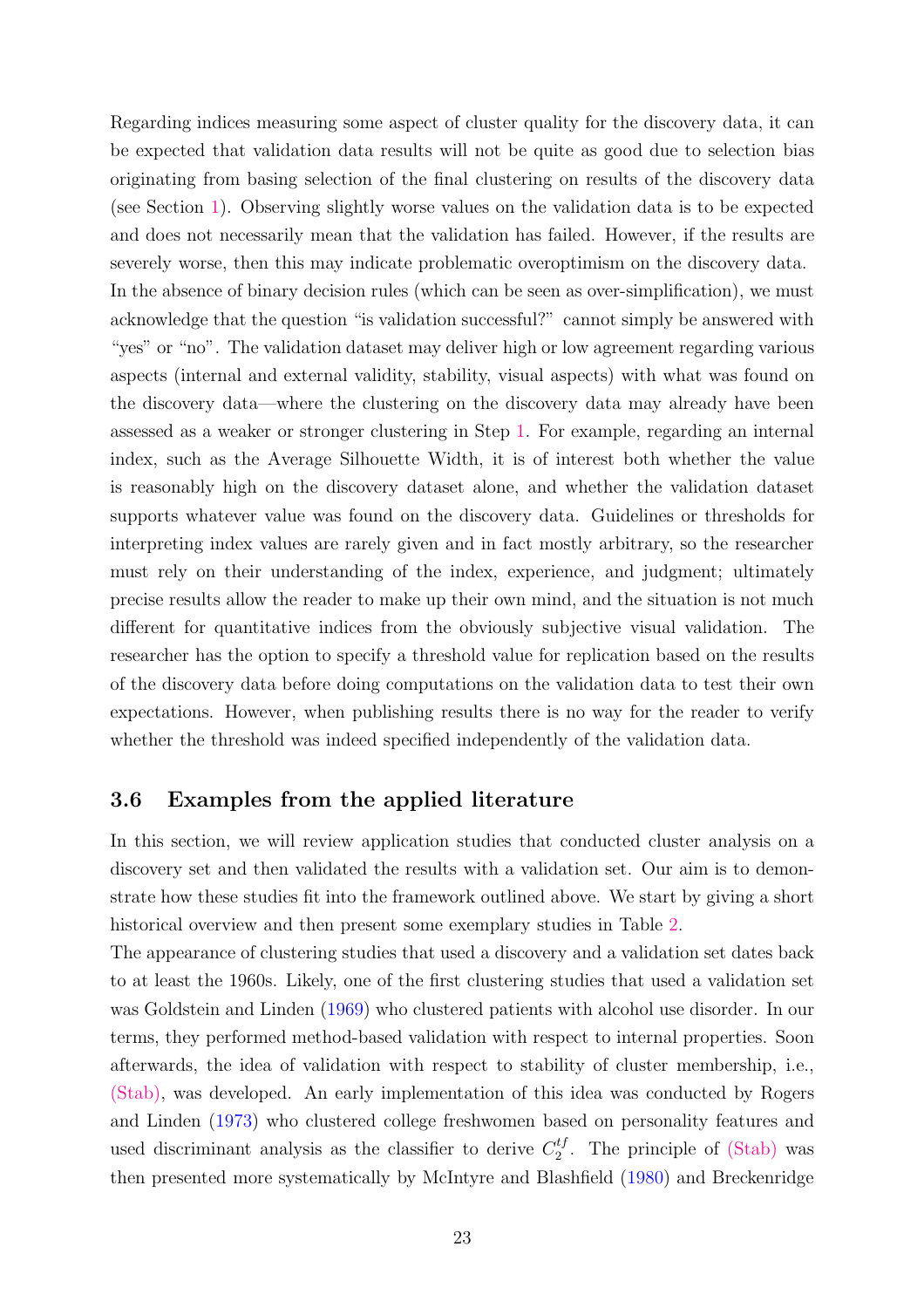$(1989).$  $(1989).$ 

Nowadays applied cluster analysis studies are so numerous that it is impossible to list every cluster study that used a validation set. We therefore give only a few examples in Table [2](#page-24-0) below. Some of these studies used multiple aspects of the validation framework, but for the sake of illustration, we only present one validation type per study. We did not find an example for result-based validation of  $(Vis)$ . In general, there appear to be few studies which performed validation of visual properties on a validation dataset in a thorough manner, and we believe future studies would benefit from considering the procedures for [\(Vis\),](#page-16-1) outlined above.

All our examples are studies from medicine and health sciences. In other application fields (e.g., market research or social sciences) researchers occasionally use validation data, but most of these studies (and some studies in medicine and health sciences) do not fit into our validation framework. Many studies use the result of the validation on the validation data for method selection (e.g., Brennan et al. [\(2012\)](#page-26-10), Jamison et al. [\(1988](#page-29-12)), and Sinclair et al. [\(2005](#page-30-12))). In contrast, we have argued in the introduction and in Section [2.3](#page-7-0) that for the purpose of validating a clustering result, method selection should be finished after Step [1.](#page-3-1)

Another validation variant is also frequently found in the literature (e.g, Ailawadi et al. [\(2001\)](#page-26-11), Gruber et al. [\(2010\)](#page-28-15), Homburg et al. [\(2008\)](#page-28-16), Kaluza [\(2000\)](#page-29-13), and Phinney et al. [\(2005\)](#page-30-13)): method selection is performed on the whole dataset, after which the data is split into two sets. The chosen cluster method is applied to the first set, and then validation on the second set (the validation data) is assessed. Successful "validation" may indicate a certain robustness or stability of the result, but again, this approach does not fit into our framework: method selection should be constrained to the first part of the split dataset, and not be performed on the whole data.

Further, other studies (e.g., Alexe et al. [\(2006\)](#page-26-12)) perform a procedure that appears similar to method-based validation: They split a dataset into two halves, use the first half as the discovery set, but obtain  $C_2^{md}$  by clustering discovery and validation data *together* (instead of only clustering the validation data), which will likely yield a biased validation result.

## <span id="page-23-0"></span>4 Discussion

We have presented a systematic framework for validating clusterings on a validation dataset that encompasses procedures known from the literature as special cases. While we hope that this framework will provide some guidance to researchers, the procedure cannot be performed in an "automated" manner. Rather, it requires substantial input from the researchers who must decide which validation criteria are important for them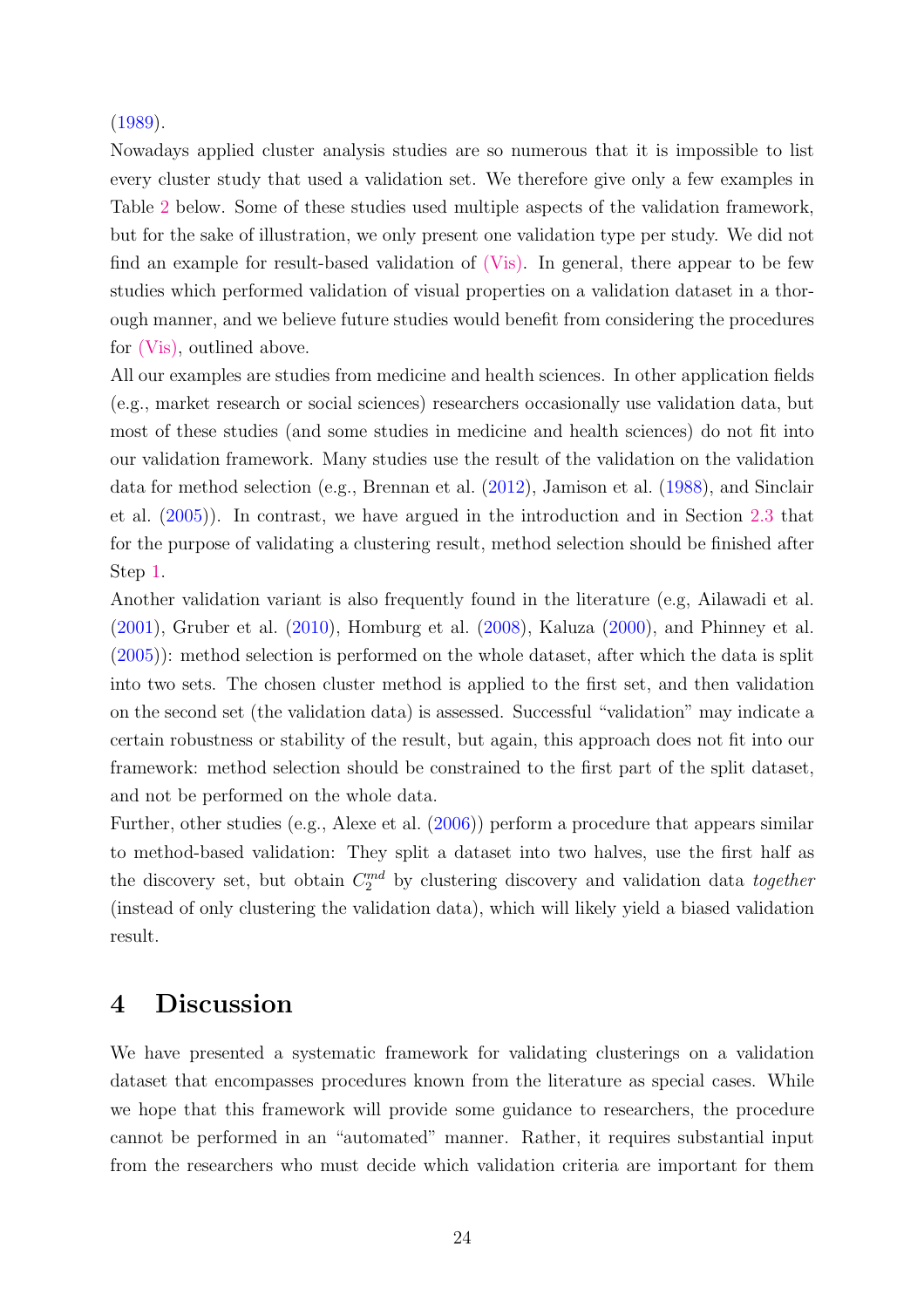| Type of validation | Study reference                                                                | Description                                                                                                                                                                                                                                                                                                                                                                                                                              |
|--------------------|--------------------------------------------------------------------------------|------------------------------------------------------------------------------------------------------------------------------------------------------------------------------------------------------------------------------------------------------------------------------------------------------------------------------------------------------------------------------------------------------------------------------------------|
| (Int) result-based | Kapp et al. (2006),<br>Kapp and Tibshirani (2007),<br>cancer gene expression   | Inferential clustering of breast cancer patients.<br>Validation data was obtained partially by splitting datasets,<br>partially by using independently collected samples.<br>Data clustered with hierarchical clustering.<br>$C_2^{tf}$ is derived via nearest-centroid classification.<br>$C_2^{\tilde{t}f}$ is evaluated with an internal validation index ("in-group proportion" IGP).<br>However, the IGP was not applied to $C_1$ . |
| (Int) method-based | Bourdeaudhuij and Oost (1998),<br>health behaviour of adolescents              | Inferential clustering of adolescents.<br>Two separately collected datasets.<br>Data clustered with hierarchical clustering.<br>Clusters of $C_1$ and $C_2^{md}$ were matched manually.<br>Compared means of health behaviour variables (centroids) between $C_1$ and $C_2^{md}$ .                                                                                                                                                       |
| (Ext) result-based | Curtis et al. $(2012)$ ,<br>cancer gene expression                             | Inferential clustering of breast cancer patients.<br>Validation data is a second cohort.<br>Data clustered with iCluster (Shen et al., 2009).<br>$C_2^{tf}$ is derived via nearest shrunken centroid classification.<br>Comparison of $C_1$ and $C_2^{tf}$ w.r.t. their associations with survival.                                                                                                                                      |
| (Ext) method-based | Freudenberg et al. $(2009)$ ,<br>cancer gene expression                        | Descriptive clustering of cancer-related genes.<br>Two independently collected breast cancer datasets.<br>Data clustered with CSIMM (Liu et al., 2006).<br>Each gene in the clustering is assigned a score for agreement<br>with functional categories (external measure).<br>Calculate correlation between the gene scores obtained with $C_1$ and $C_2^{md}$ .                                                                         |
| (Vis) method-based | Sweatt et al. $(2019)$ ,<br>inflammation in pulmonary<br>arterial hypertension | Inferential clustering of hypertension patients.<br>Two independently collected proteomic profile datasets.<br>Data clustered with Consensus Clustering (Monti et al., 2003).<br>Clusters of $C_1$ and $C_2^{md}$ were matched manually.<br>Compared heatmaps and PCA plots for $C_1$ and $C_2^{md}$<br>which were generated separately for discovery and validation data,<br>no common projection space was used.                       |
| (Stab)             | Bergström et al. $(2001)$ ,<br>spinal pain                                     | Inferential clustering of spinal pain patients.<br>Two independently collected datasets of spinal pain patients.<br>Data clustered with $k$ -means.<br>$C_2^{tf}$ is derived via nearest-centroid classification.<br>The kappa coefficient (a partition similarity index) is used<br>to compare $C_2^{md}$ and $C_2^{tf}$ .                                                                                                              |

<span id="page-24-0"></span>Table 2: Study examples for each validation type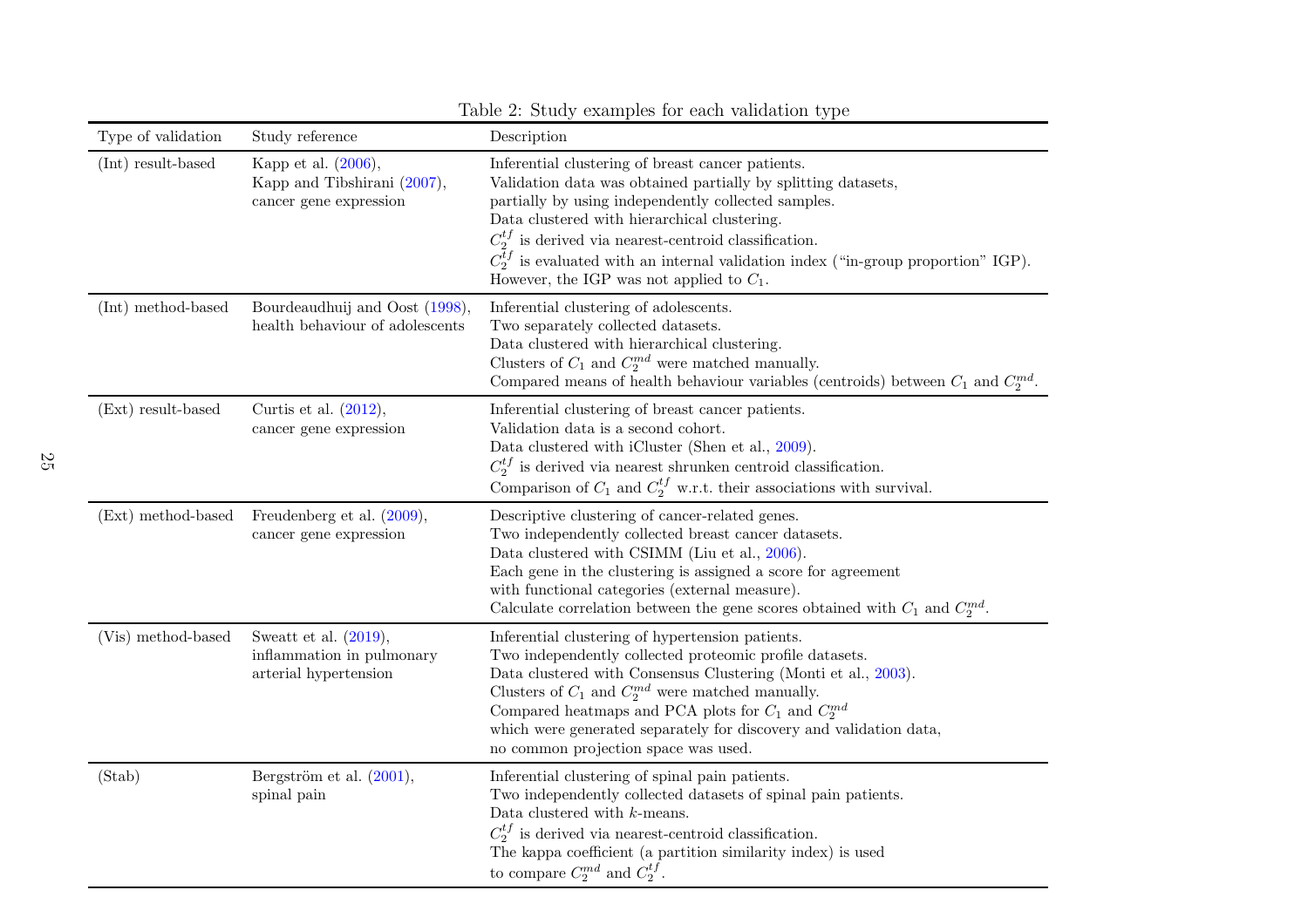depending on the substantive context. Furthermore, specific indices and plots need to be chosen, as well as whether the amount of agreement between results on the discovery and validation datasets is assessed as sufficient. We have given hints about when some aspects may be of interest, but as every application is different, there are no clear rules. This holds for the clustering process in general: while cluster analysis is often interpreted as being able to find meaningful structure in the data "on its own", the choice of cluster concept and method requires thorough consideration by researchers (Akhanli and Hennig, [2020](#page-26-2); Hennig, [2015b\)](#page-28-2). The same is true for our validation framework.

With respect to the choice of validation data, we have explained that a validation dataset could be obtained by splitting the original dataset, or it could be a separately collected dataset. On one hand, if the validation dataset comes from the same distribution as the discovery dataset, a successful validation says nothing about other distributions. Moreover, if the original dataset is split, then this reduces the size of the data and can make it more difficult to find meaningful cluster structure in the data. On the other hand, if the validation data have been independently collected (potentially coming from a different distribution) and the validation fails, it can be difficult to determine whether this is due to the clustering not being meaningful, or due to systematic differences between discovery and validation data. Conversely, if validation *is* successful, then this is all the more encouraging, because it suggests that the clustering result may be valid in a more general context.

In conclusion, we hope that the validation of clusterings on validation data—while already prevalent in some fields to a certain extent—will become much more common in the applied literature. As we have discussed in this paper, such validation procedures are of vital importance—after all, no researcher wants to make any claims which cannot be replicated on another dataset.

## Acknowledgments

We thank Anna Jacob and Alethea Charlton for making valuable language corrections.

## Funding

This work has been partially supported by the German Federal Ministry of Education and Research (BMBF) [grant number 01IS18036A to ALB (Munich Center of Machine Learning)] and the German Research Foundation [grant number BO3139/7-1 to ALB]. The authors of this work take full responsibility for its content.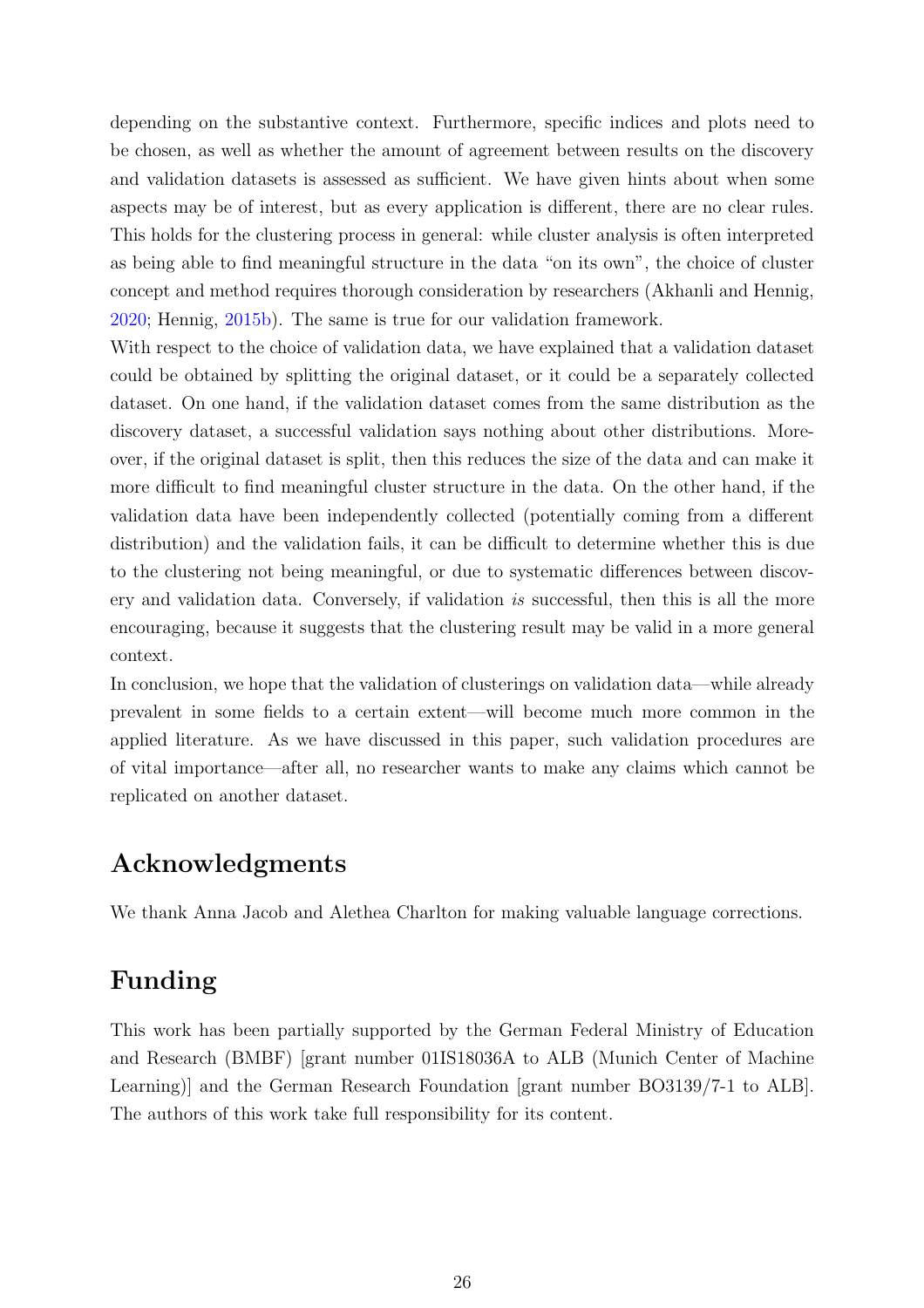## <span id="page-26-13"></span><span id="page-26-11"></span>References

- <span id="page-26-14"></span>Ailawadi, K. L., Neslin, S. A., & Gedenk, K. (2001). Pursuing the value-conscious consumer: Store brands versus national brand promotions. *Journal of Marketing*, *65* (1), 71–89.
- <span id="page-26-2"></span>Akhanli, S. E., & Hennig, C. (2020). Comparing clusterings and numbers of clusters by aggregation of calibrated clustering validity indexes. *Statistics and Computing*, *30* (5), 1523–1544.
- <span id="page-26-12"></span><span id="page-26-3"></span>Albatineh, A. N., Niewiadomska-Bugaj, M., & Mihalko, D. (2006). On similarity indices and correction for chance agreement. *Journal of Classification*, *23* (2), 301–313.
- Alexe, G., Dalgin, G. S., Ramaswamy, R., DeLisi, C., & Bhanot, G. (2006). Data perturbation independent diagnosis and validation of breast cancer subtypes using clustering and patterns. *Cancer Informatics*, *2*, 243–27.
- <span id="page-26-5"></span><span id="page-26-4"></span>Ben-David, S., Von Luxburg, U., & Pál, D. (2006). A sober look at clustering stability. *International Conference on Computational Learning Theory*, 5–19.
- Ben-Hur, A., Elisseeff, A., & Guyon, I. (2002). A stability based method for discovering structure in clustered data. *Pacific Symposium on Biocomputing*, *7*, 6–17.
- Bergström, G., Bodin, L., Jensen, I. B., Linton, S. J., & Nygren, Å. L. (2001). Longterm, non-specific spinal pain: Reliable and valid subgroups of patients. *Behaviour Research and Therapy*, *39* (1), 75–87.
- <span id="page-26-8"></span><span id="page-26-6"></span>Bertrand, P., & Mufti, G. B. (2006). Loevinger's measures of rule quality for assessing cluster stability. *Computational Statistics & Data Analysis*, *50* (4), 992–1015.
- <span id="page-26-1"></span>Bock, H. H. (1996). Probabilistic models in cluster analysis. *Computational Statistics & Data Analysis*, *23* (1), 5–28.
- Boulesteix, A.-L., Strobl, C., Augustin, T., & Daumer, M. (2008). Evaluating microarraybased classifiers: An overview. *Cancer Informatics*, *6*, 77–97.
- <span id="page-26-0"></span>Bourdeaudhuij, I. D., & Oost, P. V. (1998). Family characteristics and health behaviours of adolescents and families. *Psychology and Health*, *13* (5), 785–803.
- <span id="page-26-9"></span>Breckenridge, J. N. (1989). Replicating cluster analysis: Method, consistency, and validity. *Multivariate Behavioral Research*, *24* (2), 147–161.
- <span id="page-26-10"></span>Breckenridge, J. N. (2000). Validating cluster analysis: Consistent replication and symmetry. *Multivariate Behavioral Research*, *35* (2), 261–285.
- Brennan, T., Breitenbach, M., Dieterich, W., Salisbury, E. J., & Van Voorhis, P. (2012). Women's pathways to serious and habitual crime: A person-centered analysis incorporating gender responsive factors. *Criminal Justice and Behavior*, *39* (11), 1481– 1508.
- <span id="page-26-7"></span>Brun, M., Sima, C., Hua, J., Lowey, J., Carroll, B., Suh, E., & Dougherty, E. R. (2007). Model-based evaluation of clustering validation measures. *Pattern Recognition*, *40* (3), 807–824.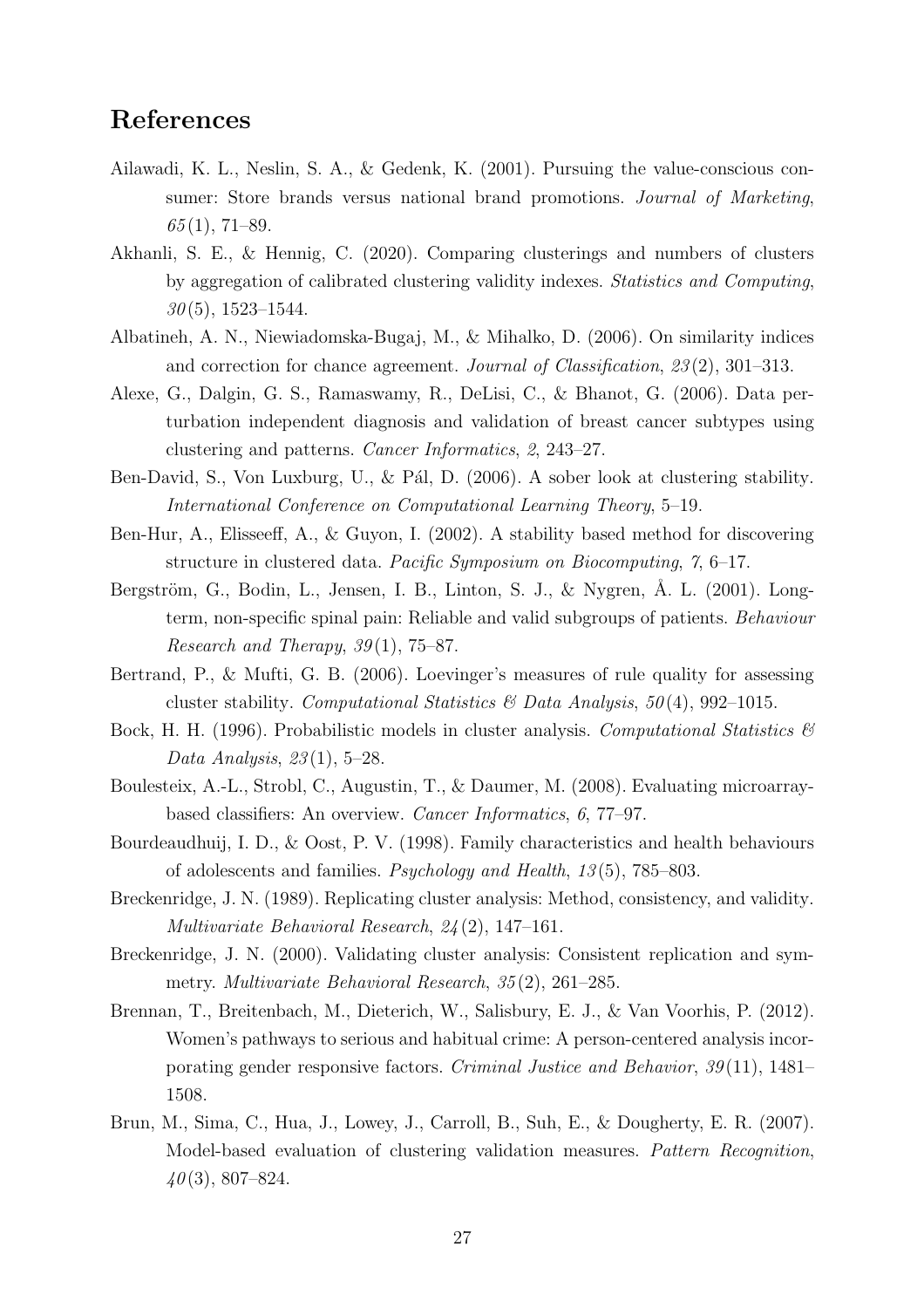- <span id="page-27-14"></span><span id="page-27-13"></span><span id="page-27-10"></span>Buja, A., Cook, D., Hofmann, H., Lawrence, M., Lee, E.-K., Swayne, D. F., & Wickham, H. (2009). Statistical inference for exploratory data analysis and model diagnostics. *Philosophical Transactions of the Royal Society A*, *367*, 4361–4383.
- <span id="page-27-9"></span><span id="page-27-2"></span>Caliński, T., & Harabasz, J. (1974). A dendrite method for cluster analysis. *Communications in Statistics*, *3* (1), 1–27.
- <span id="page-27-11"></span>Cook, D., & Swayne, D. F. (2007). *Interactive and dynamic graphics for data analysis with R and GGobi*. Springer.
- Crandall, C. S., & Sherman, J. W. (2016). On the scientific superiority of conceptual replications for scientific progress. *Journal of Experimental Social Psychology*, *66*, 93–99.
- Curtis, C., Shah, S. P., Chin, S.-F., Turashvili, G., Rueda, O. M., Dunning, M. J., Speed, D., Lynch, A. G., Samarajiwa, S., & Yuan, Y. (2012). The genomic and transcriptomic architecture of 2,000 breast tumours reveals novel subgroups. *Nature*, *486* (7403), 346–352.
- <span id="page-27-4"></span><span id="page-27-0"></span>Dolnicar, S., & Leisch, F. (2010). Evaluation of structure and reproducibility of cluster solutions using the bootstrap. *Marketing Letters*, *21* (1), 83–101.
- <span id="page-27-7"></span>Dougherty, E. R., Hua, J., & Bittner, M. L. (2007). Validation of computational methods in genomics. *Current Genomics*, *8* (1), 1–19.
- Dubes, R. C. (1993). Cluster analysis and related issues. In C. H. Chen, L. F. Pau, & P. S. P. Wang (Eds.), *Handbook of Pattern Recognition and Computer Vision* (pp. 3–32). World Scientific Publishing Company.
- <span id="page-27-6"></span><span id="page-27-5"></span>Dudoit, S., & Fridlyand, J. (2002). A prediction-based resampling method for estimating the number of clusters in a dataset. *Genome Biology*, *3* (7), research0036.1–0036.21.
- <span id="page-27-1"></span>Fang, Y., & Wang, J. (2012). Selection of the number of clusters via the bootstrap method. *Computational Statistics & Data Analysis*, *56* (3), 468–477.
- Färber, I., Günnemann, S., Kriegel, H.-P., Kröger, P., Müller, E., Schubert, E., Seidl, T., & Zimek, A. (2010). On using class-labels in evaluation of clusterings. *MultiClust: 1st international workshop on discovering, summarizing and using multiple clusterings held in conjunction with KDD*.
- <span id="page-27-3"></span>Fowlkes, E. B., & Mallows, C. L. (1983). A method for comparing two hierarchical clusterings. *Journal of the American Statistical Association*, *78* (383), 553–569.
- <span id="page-27-12"></span>Freudenberg, J. M., Joshi, V. K., Hu, Z., & Medvedovic, M. (2009). Clean: Clustering enrichment analysis. *BMC Bioinformatics*, *10* (1), 234.
- <span id="page-27-8"></span>Goldstein, S. G., & Linden, J. D. (1969). Multivariate classification of alcoholics by means of the MMPI. *Journal of Abnormal Psychology*, *74* (6), 661–669.
- Gordon, A. D. (1998). Cluster Validation. In C. Hayashi, K. Yajima, H. Bock, N. Ohsumi, Y. Tanaka, & Y. Baba (Eds.), *Data Science, Classification, and Related Methods. Proceedings of the Fifth Conference of the International Federation of Classification Societies (IFCS-96)* (pp. 22–39). Springer.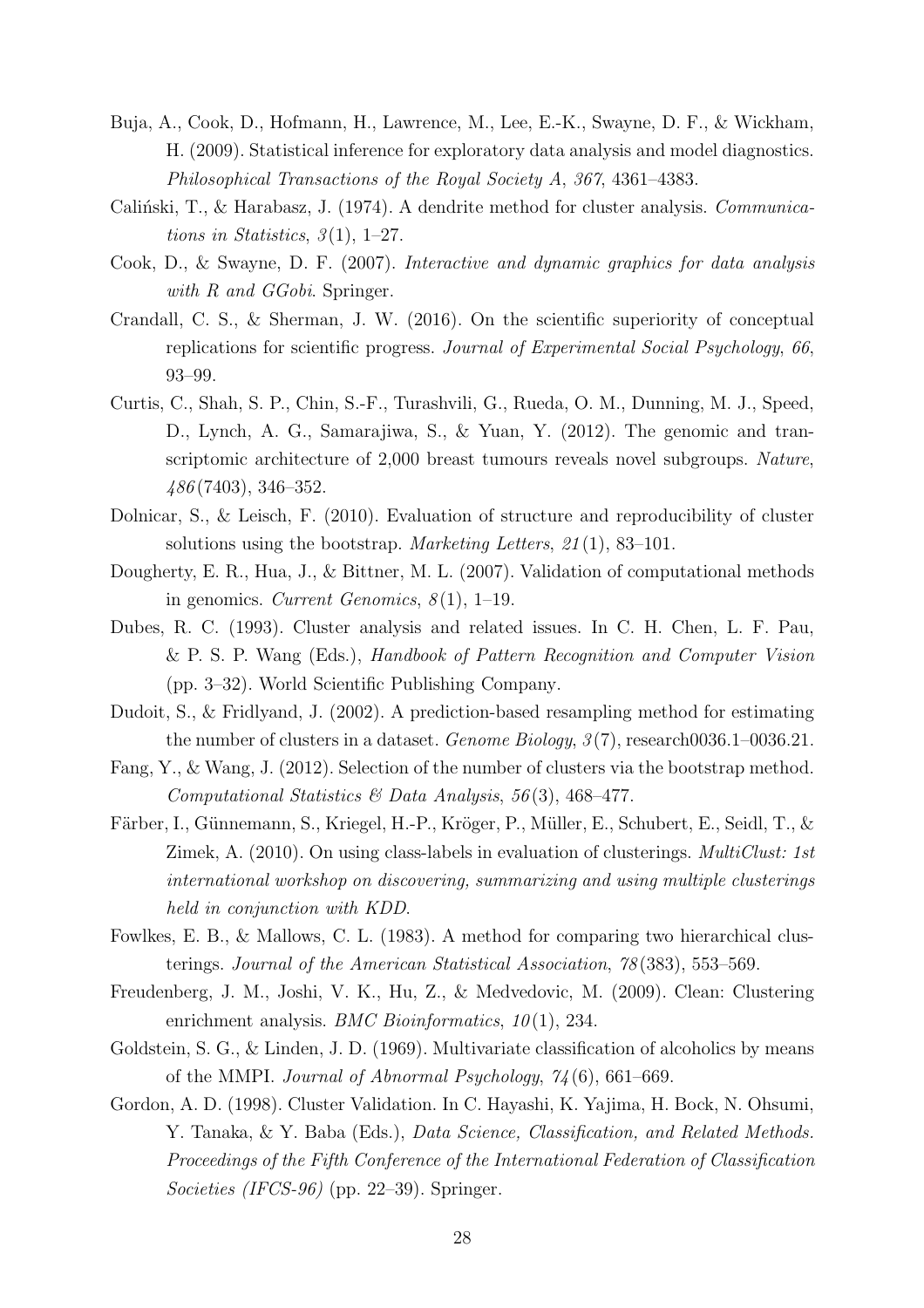- <span id="page-28-15"></span><span id="page-28-12"></span>Gower, J. C. (1968). Adding a point to vector diagrams in multivariate analysis. *Biometrika*, *55*, 582–585.
- Gruber, M., Heinemann, F., Brettel, M., & Hungeling, S. (2010). Configurations of resources and capabilities and their performance implications: An exploratory study on technology ventures. *Strategic Management Journal*, *31* (12), 1337–1356.
- <span id="page-28-10"></span>Hahsler, M., & Hornik, K. (2011). Dissimilarity plots: A visual exploration tool for partitional clustering. *Journal of Computational and Graphical Statistics*, *10*, 335– 354.
- <span id="page-28-7"></span><span id="page-28-3"></span>Halkidi, M., Batistakis, Y., & Vazirgiannis, M. (2002). Cluster validity methods: Part I. *ACM SIGMOD Record*, *31* (2), 40–45.
- Halkidi, M., Vazirgiannis, M., & Hennig, C. (2015). Method-independent indices for cluster validation and estimating the number of clusters. In C. Hennig, M. Meila, F. Murtagh, & R. Rocci (Eds.), *Handbook of Cluster Analysis* (pp. 616–639). Chapman; Hall/CRC.
- <span id="page-28-13"></span><span id="page-28-0"></span>Handl, J., Knowles, J., & Kell, D. B. (2005). Computational cluster validation in postgenomic data analysis. *Bioinformatics*, *21* (15), 3201–3212.
- <span id="page-28-14"></span>Hedges, L. V. (2019). The statistics of replication. *Methodology*, *15*, 3–14.
- <span id="page-28-11"></span>Held, L. (2020). A new standard for the analysis and design of replication studies. *Journal of the Royal Statistical Society: Series A (Statistics in Society)*, *183* (2), 431–448.
- <span id="page-28-5"></span>Hennig, C. (2004). Asymmetric linear dimension reduction for classification. *Journal of Computational and Graphical Statistics*, *13*, 930–945.
- <span id="page-28-1"></span>Hennig, C. (2007). Cluster-wise assessment of cluster stability. *Computational Statistics & Data Analysis*, *52* (1), 258–271.
- Hennig, C. (2015a). Clustering Strategy and Method Selection. In C. Hennig, M. Meila, F. Murtagh, & R. Rocci (Eds.), *Handbook of Cluster Analysis* (pp. 703–730). Chapman & Hall/CRC.
- <span id="page-28-8"></span><span id="page-28-2"></span>Hennig, C. (2015b). What are the true clusters? *Pattern Recognition Letters*, *64*, 53–62.
- Hennig, C., & Lin, C.-J. (2015). Flexible parametric bootstrap for testing homogeneity against clustering and assessing the number of clusters. *Statistics and Computing*, *25* (4), 821–833.
- <span id="page-28-16"></span><span id="page-28-6"></span>Homburg, C., Jensen, O., & Krohmer, H. (2008). Configurations of marketing and sales: A taxonomy. *Journal of Marketing*, *72* (2), 133–154.
- Huang, H., Liu, Y., Hayes, D. N., Nobel, A., Marron, J. S., & Hennig, C. (2015). Significance testing in clustering. In C. Hennig, M. Meila, F. Murtagh, & R. Rocci (Eds.), *Handbook of Cluster Analysis* (pp. 336–357). Chapman; Hall/CRC.
- <span id="page-28-9"></span><span id="page-28-4"></span>Hubert, L., & Arabie, P. (1985). Comparing partitions. *Journal of Classification*, *2* (1), 193–218.
- Hubert, L., & Baker, F. (1977). The comparison and fitting of given classification schemes. *Journal of Mathematical Psychology*, *16* (3), 233–253.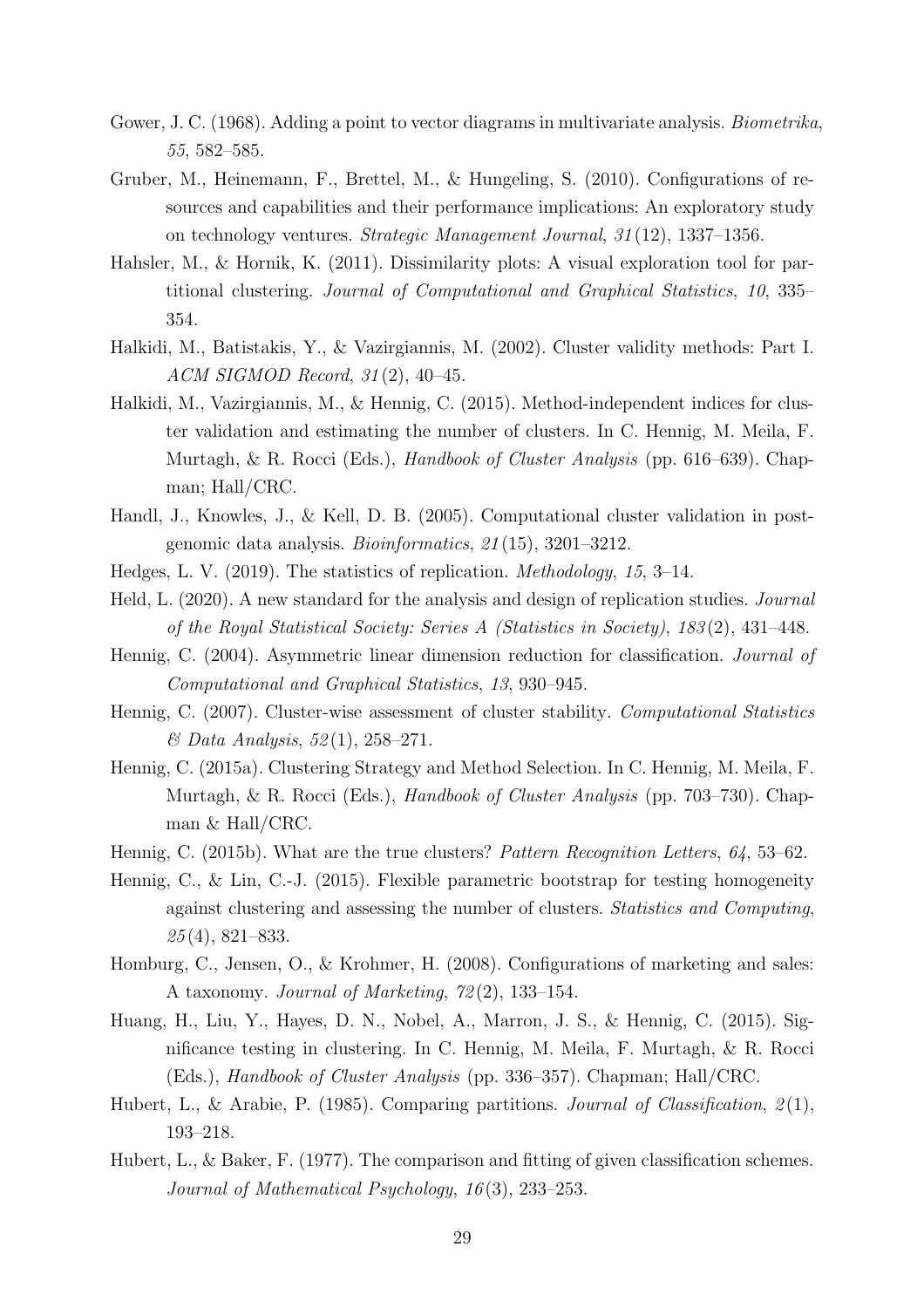- <span id="page-29-16"></span><span id="page-29-15"></span><span id="page-29-14"></span><span id="page-29-5"></span><span id="page-29-1"></span>Hutson, M. (2018). Artificial intelligence faces reproducibility crisis. *Science*, *359* (6377), 725–726.
- <span id="page-29-9"></span>Jain, A. K., & Dubes, R. C. (1988). *Algorithms for Clustering Data*. Prentice-Hall, Inc.
- <span id="page-29-12"></span>Jain, A. K., & Moreau, J. V. (1987). Bootstrap technique in cluster analysis. *Pattern Recognition*, *20* (5), 547–568.
- Jamison, R. N., Rock, D. L., & Parris, W. C. (1988). Empirically derived Symptom Checklist 90 subgroups of chronic pain patients: A cluster analysis. *Journal of Behavioral Medicine*, *11* (2), 147–158.
- <span id="page-29-10"></span>John, C. R., Watson, D., Russ, D., Goldmann, K., Ehrenstein, M., Pitzalis, C., Lewis, M., & Barnes, M. (2020). M3C: Monte Carlo reference-based consensus clustering. *Scientific Reports*, *10* (1), 1–14.
- <span id="page-29-13"></span>Kaluza, G. (2000). Changing unbalanced coping profiles-A prospective controlled intervention trial in worksite health promotion. *Psychology and Health*, *15* (3), 423–433.
- Kapp, A. V., Jeffrey, S. S., Langerød, A., Børresen-Dale, A.-L., Han, W., Noh, D.-Y., Bukholm, I. R., Nicolau, M., Brown, P. O., & Tibshirani, R. (2006). Discovery and validation of breast cancer subtypes. *BMC Genomics*, *7* (1), 231.
- <span id="page-29-3"></span>Kapp, A. V., & Tibshirani, R. (2007). Are clusters found in one dataset present in another dataset? *Biostatistics*, *8* (1), 9–31.
- <span id="page-29-8"></span>Kaufman, L., & Rousseeuw, P. J. (2009). *Finding Groups in Data: An Introduction to Cluster Analysis*. John Wiley & Sons.
- <span id="page-29-6"></span>Krieger, A. M., & Green, P. E. (1999). A cautionary note on using internal cross validation to select the number of clusters. *Psychometrika*, *64* (3), 341–353.
- <span id="page-29-11"></span>Lange, T., Roth, V., Braun, M. L., & Buhmann, J. M. (2004). Stability-based validation of clustering solutions. *Neural Computation*, *16* (6), 1299–1323.
- Leisch, F. (2008). Visualizing cluster analysis and finite mixture models. In C.-h. Chen, W. Härdle, & A. Unwin (Eds.), *Handbook of data visualization* (pp. 561–587). Springer.
- <span id="page-29-7"></span>Levine, E., & Domany, E. (2001). Resampling method for unsupervised estimation of cluster validity. *Neural Computation*, *13* (11), 2573–2593.
- Liu, X., Sivaganesan, S., Yeung, K. Y., Guo, J., Bumgarner, R. E., & Medvedovic, M. (2006). Context-specific infinite mixtures for clustering gene expression profiles across diverse microarray dataset. *Bioinformatics*, *22* (14), 1737–1744.
- <span id="page-29-0"></span>McIntyre, R. M., & Blashfield, R. K. (1980). A Nearest-Centroid Technique For Evaluating The Minimum-Variance Clustering Procedure. *Multivariate Behavioral Research*, *15* (2), 225–238.
- <span id="page-29-4"></span><span id="page-29-2"></span>Meila, M. (2015). Criteria for Comparing Clusterings. In C. Hennig, M. Meila, F. Murtagh, & R. Rocci (Eds.), *Handbook of Cluster Analysis* (pp. 640–657). Chapman; Hall/CRC.
- Milligan, G. W., & Cooper, M. C. (1987). Methodology review: Clustering methods. *Applied Psychological Measurement*, *11* (4), 329–354.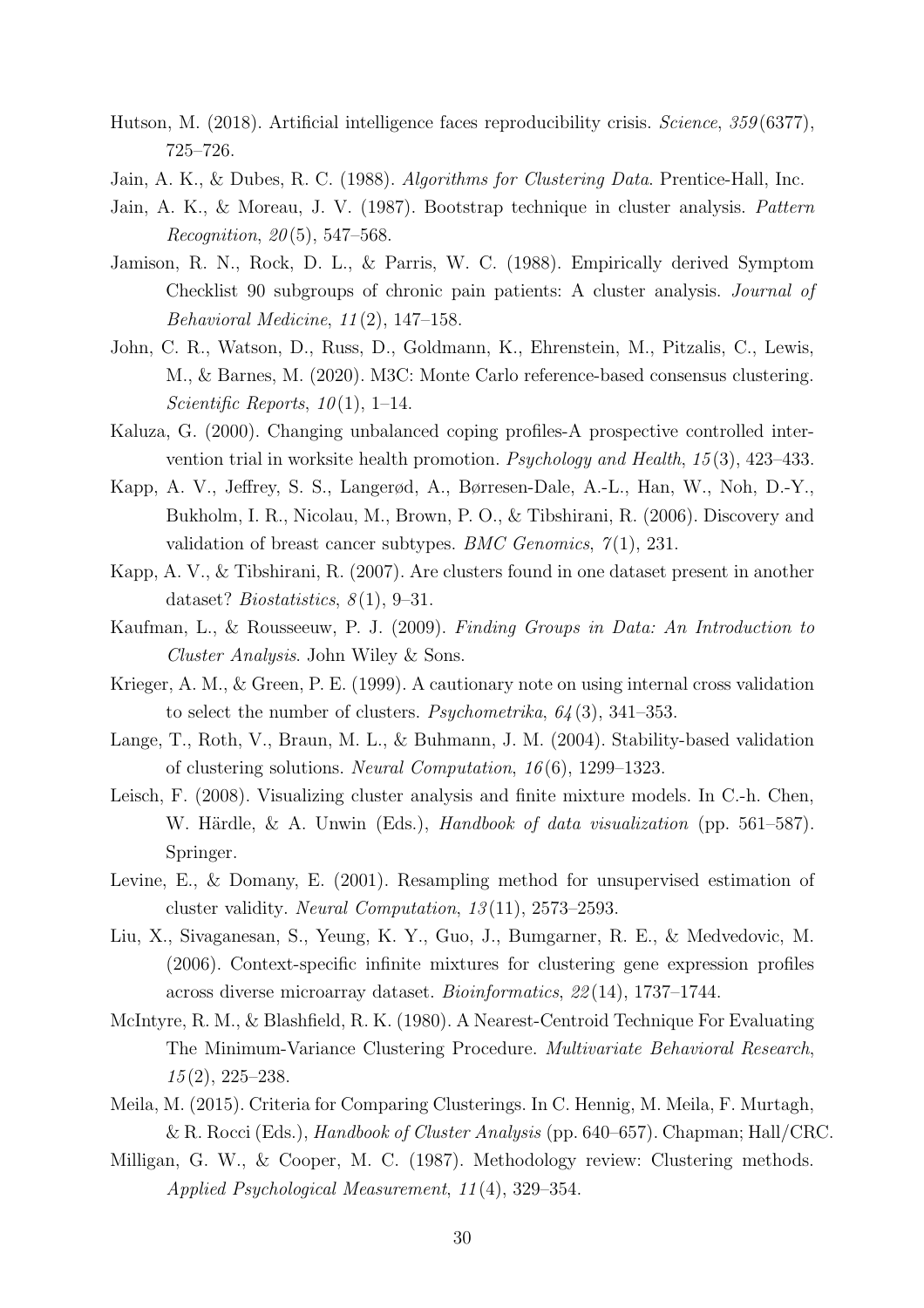<span id="page-30-15"></span><span id="page-30-14"></span><span id="page-30-9"></span><span id="page-30-4"></span>Mirkin, B. (2005). *Clustering for Data Mining: A Data Recovery Approach*. CRC Press.

- Monti, S., Tamayo, P., Mesirov, J., & Golub, T. (2003). Consensus Clustering: A resamplingbased method for class discovery and visualization of gene expression microarray data. *Machine Learning*, *52* (1), 91–118.
- <span id="page-30-3"></span>Morey, L. C., Blashfield, R. K., & Skinner, H. A. (1983). A comparison of cluster analysis techniques within a sequential validation framework. *Multivariate Behavioral Research*, *18* (3), 309–329.
- <span id="page-30-13"></span><span id="page-30-10"></span>Nosek, B. A., & Errington, T. M. (2020). What is replication? *PLoS Biology*, *18* (3), e3000691.
- Phinney, J. S., Dennis, J. M., & Gutierrez, D. M. (2005). College orientation profiles of Latino students from low socioeconomic backgrounds: A cluster analytic approach. *Hispanic Journal of Behavioral Sciences*, *27* (4), 387–408.
- <span id="page-30-11"></span><span id="page-30-2"></span>Rand, W. M. (1971). Objective criteria for the evaluation of clustering methods. *Journal of the American Statistical Association*, *66* (336), 846–850.
- Rogers, G., & Linden, J. D. (1973). Use of multiple discriminant function analysis in the evaluation of three multivariate grouping techniques. *Educational and Psychological Measurement*, *33* (4), 787–802.
- <span id="page-30-5"></span>Senbabaoğlu, Y., Michailidis, G., & Li, J. Z. (2014). Critical limitations of consensus clustering in class discovery. *Scientific Reports*, *4* (1), 1–13.
- Shen, R., Olshen, A. B., & Ladanyi, M. (2009). Integrative clustering of multiple genomic data types using a joint latent variable model with application to breast and lung cancer subtype analysis. *Bioinformatics*, *25* (22), 2906–2912.
- <span id="page-30-0"></span>Simon, R., Radmacher, M. D., Dobbin, K., & McShane, L. M. (2003). Pitfalls in the use of dna microarray data for diagnostic and prognostic classification. *JNCI: Journal of the National Cancer Institute*, *95* (1), 14–18.
- <span id="page-30-12"></span>Sinclair, R. R., Tucker, J. S., Cullen, J. C., & Wright, C. (2005). Performance differences among four organizational commitment profiles. *Journal of Applied Psychology*, *90* (6), 1280.
- <span id="page-30-8"></span><span id="page-30-7"></span>Smith, S. P., & Dubes, R. (1980). Stability of a hierarchical clustering. *Pattern Recognition*, *12* (3), 177–187.
- <span id="page-30-1"></span>Smolkin, M., & Ghosh, D. (2003). Cluster stability scores for microarray data in cancer studies. *BMC Bioinformatics*, *4* (1), 36.
- Sørlie, T., Tibshirani, R., Parker, J., Hastie, T., Marron, J. S., Nobel, A., Deng, S., Johnsen, H., Pesich, R., & Geisler, S. (2003). Repeated observation of breast tumor subtypes in independent gene expression data sets. *Proceedings of the National Academy of Sciences*, *100* (14), 8418–8423.
- <span id="page-30-6"></span>Steinley, D., & Brusco, M. J. (2011). Choosing the number of clusters in K-means clustering. *Psychological Methods*, *16* (3), 285.